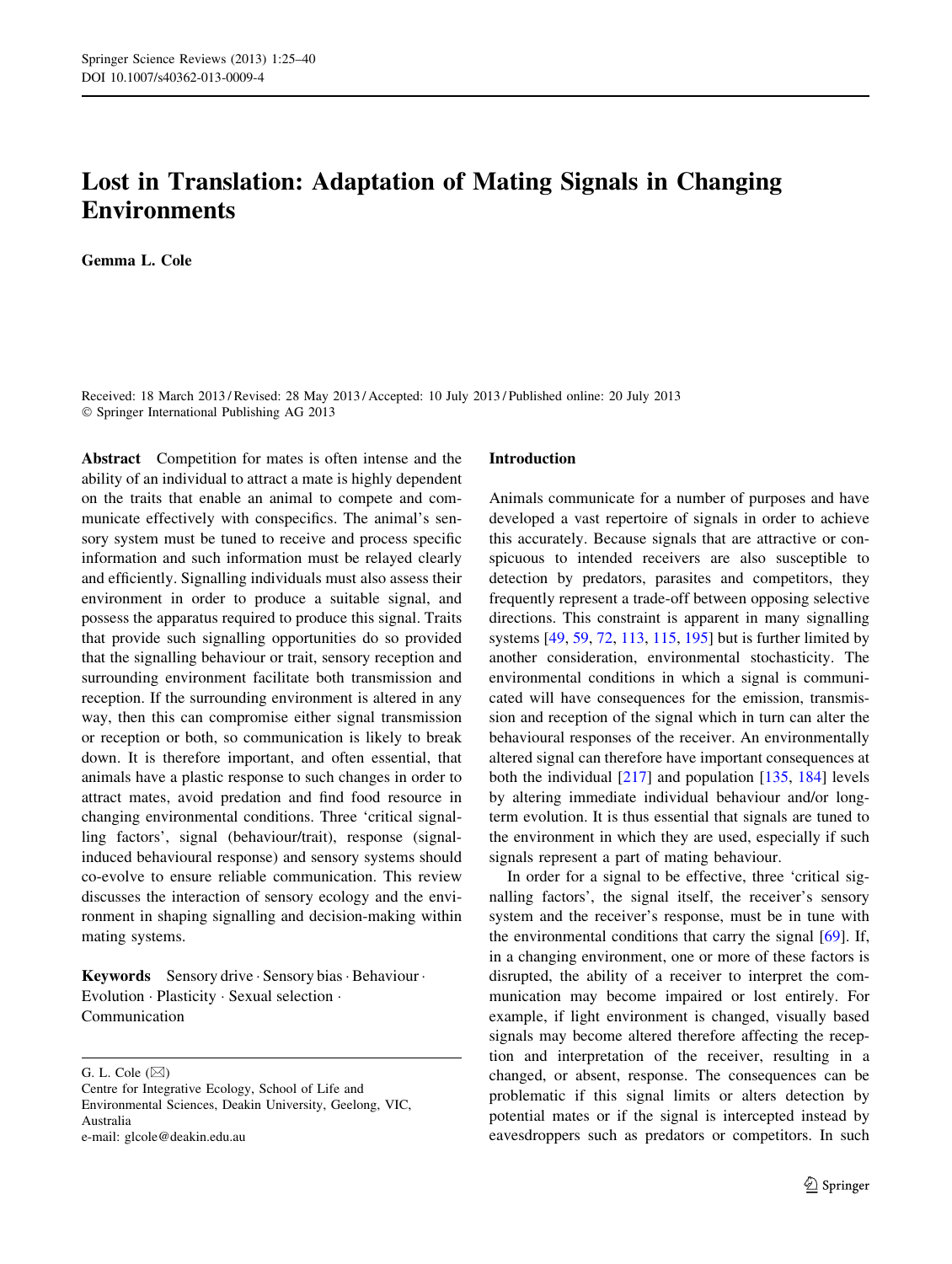cases it would be expected that selection should act to restore the efficacy of the signal in the new environment, through any of the critical signalling factors. This has indeed been shown in a variety of species [\[39](#page-11-0), [59](#page-12-0), [80,](#page-12-0) [87,](#page-12-0) [97,](#page-13-0) [135](#page-13-0), [142](#page-14-0), [145](#page-14-0), [177](#page-14-0)]. Furthermore, the adaptive nature of each of the three critical signalling factors has been demonstrated individually [\[74](#page-12-0), [88](#page-12-0), [93,](#page-12-0) [94,](#page-12-0) [134](#page-13-0), [185](#page-14-0)] providing evidence that selection drives evolution via such sensory functions.

## Sensory Drive

The Sensory Drive hypothesis [[64\]](#page-12-0), stipulates that the three critical signalling factors, senses, signals and responses, will co-evolve and that signal transmission relies on several co-adapted traits which are influenced by differences in environmental conditions. The model predicts that changes in the signalling environment will influence the evolution of signalling traits, signalling behaviour and behaviour of receivers. This in turn will influence the evolution of habitat choice, the sensory system and brain, leading to multiple cycles of correlated selection on the senses, signals and signal responses. Although sensory drive can apply to any process that affects the outcome of an individual's fitness, predation [[59\]](#page-12-0), competition [[76\]](#page-12-0) and foraging behaviour [[173,](#page-14-0) [191\]](#page-15-0), it is most widely studied in the context of sexual selection. For example, males that create a signal best matched to stimulate a female's senses in a given environment will out-compete those that produce a poorer signal. Within the context of sexual selection, sensory drive has the potential to work via a number of mechanisms: neuronal processes, genetic regulation, behavioural plasticity and sensory systems. The field of sensory ecology teases apart these interactions and studies have demonstrated all parts of the process, although they have yet to demonstrate the process as a whole. Methods to date include phylogenetic analysis of traits and behaviours [\[8](#page-11-0), [9\]](#page-11-0), genetic studies on the linkage of preference and trait [\[88](#page-12-0)], field experiments [\[59](#page-12-0)] and molecular studies [[30,](#page-11-0) [185\]](#page-14-0). Testable hypotheses include: (i) animals living in similar environments use similar signalling patterns and should evolve in a similar direction, (ii) habitat specificity should bias the direction of selection, (iii) successful communication in a given environment should be derived from the fewest number of evolutionary changes, (iv) animals should lose costly traits that are no longer suited to the signalling environment, and (v) sensory environmental change should lead to predictable gains and losses of signal, signal response and sensory traits.

Sensory drive is thought to occur within many different animal communication systems [[72,](#page-12-0) [80,](#page-12-0) [87](#page-12-0), [135,](#page-13-0) [142](#page-14-0), [177,](#page-14-0) [198\]](#page-15-0) and provides one explanation for differences in mate choice between [\[72](#page-12-0), [87\]](#page-12-0) and within [[135\]](#page-13-0) populations of the same species. For example, guppies use highly developed vision [[207\]](#page-15-0) to detect food, mates and predators, and it has been shown that changing signalling environment leads to evolution in signals, mate choice and behaviour [\[63](#page-12-0), [64,](#page-12-0) [66–68](#page-12-0), [94,](#page-12-0) [129](#page-13-0)]. A fundamental study demonstrated that populations subject to different light conditions in different locations are subject to different visual environments [\[63](#page-12-0)] and exhibit different mating preferences [[72,](#page-12-0) [112](#page-13-0)] and evolutionary responses to predators [\[59](#page-12-0), [60\]](#page-12-0). The importance of sensory drive should not be underestimated; it is thought that this process can lead to speciation through sexual selection in some systems [[19,](#page-11-0) [20,](#page-11-0) [72](#page-12-0), [135,](#page-13-0) [184](#page-14-0)]. Figure [1](#page-2-0) shows a simplified version of the interactions involved.

An intriguing subject, aspects of the sensory drive theory are easily mis-interpreted. One such element is that linkage or pleiotropy must be present between trait and preference for sensory drive to be, or have been, operating. Indeed, such occurrences may take place over time; however, the absence of such factors does not necessarily indicate an absence of sensory drive which only requires a cause-effect relationship between the three critical signalling factors. All that is needed is correlational selection [[24,](#page-11-0) [67](#page-12-0)]. Another is that sensory drive does not have to be mutually exclusive of other sexual selection processes, in fact it is an integral part of it [\[64](#page-12-0), [70\]](#page-12-0). Furthermore, when considering the animal sensory system, care must be taken not to anthropomorphise characteristics and carefully consider differences between human and animal senses [\[12](#page-11-0), [62\]](#page-12-0). For example, when investigating the visual environment, it is necessary to consider the spectral range that animals use, and how they sense it; as this is usually very different from humans. This is especially true of senses that we do not posses and therefore must work harder to understand. The importance of these aspects vary from system to system for example the presence of UV colouration is important in many species [[13,](#page-11-0) [43,](#page-11-0) [100,](#page-13-0) [171](#page-14-0)].

## Pre-existing Biases: A Possible Origin of Signals

The coupling of signals to their environment is futile if the signal is outside the sensory range of the receiver. The accurate detection and interpretation of information delivered by the signal are essential for successful communication. One way in which males can ensure reception of their sexual signals by females is by taking advantage of pre-existing sensory mechanisms within the female's sensory system. The generation of many sexual signals is thought to have originated from initial exploitation of female sensory biases [[8,](#page-11-0) [9](#page-11-0), [36](#page-11-0), [70,](#page-12-0) [163,](#page-14-0) [164](#page-14-0), [175,](#page-14-0) [177,](#page-14-0) [210](#page-15-0)]. The process of sensory bias posits that mating signals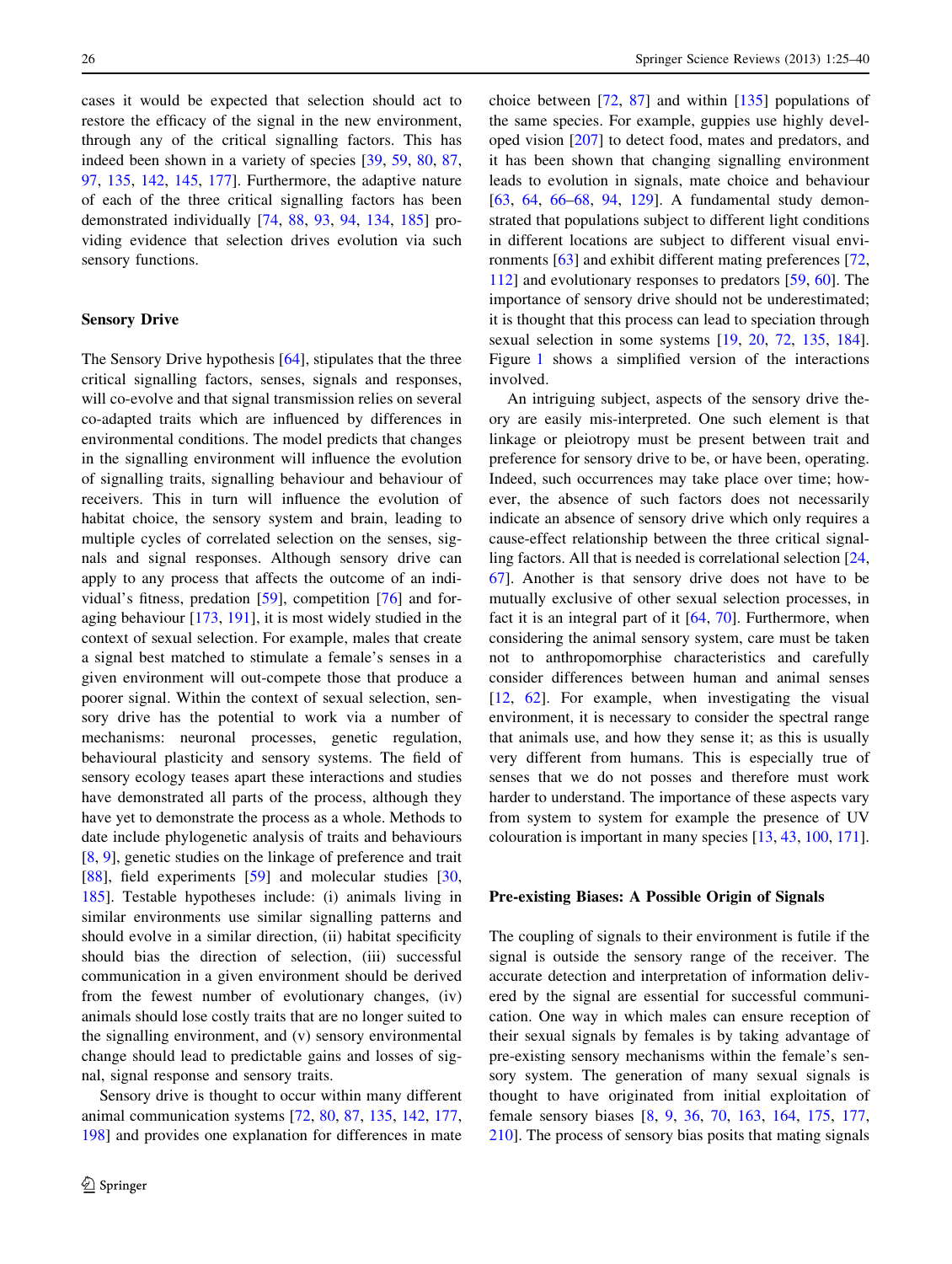<span id="page-2-0"></span>

evolve as a by-product of naturally selected communication systems which are already pre-adapted to the environment.

The term 'sensory bias' is often used to cover a number of processes: sensory exploitation, sensory traps and preexisting bias. The differences between these processes are subtle and often hard to determine but the distinction is important. The process of sensory exploitation predicts that sensory system properties affect perception and subsequent behaviour of an individual, sensory traps predict that existing neural processes are co-opted into a new context and pre-existing biases occur where existing properties in the sensory or cognitive pathways bias preferences for certain traits [\[70](#page-12-0)].

One of the earliest studies providing evidence for the existence of sensory bias in a behavioural context was Proctor [\[163](#page-14-0), [164\]](#page-14-0), who recorded male water mites mimicking the vibrations that females used to detect prey. Through manipulatory experiments Proctor [\[163](#page-14-0)] found that food deprived females would respond more readily to males using this behaviour indicating that the female's first motivation is for prey detection rather than mate detection. Furthermore, a phylogenetic analysis [\[164](#page-14-0)] indicated that hunting behaviour preceded the male use of vibratory cues providing further evidence of males exploiting innate female behaviours. Similarly, a female preference for orange food translates into a natural preference for orange mates through a tuned sensory system for this colour in guppies [\[80](#page-12-0), [106,](#page-13-0) [173\]](#page-14-0). Colouration in this instance comes from carotenoids which are red and yellow pigments that most animals are unable to synthesise and therefore must get from their environment [\[59](#page-12-0), [101](#page-13-0)]. It has been suggested that this is a sign of genetic quality [[59,](#page-12-0) [128\]](#page-13-0). Interestingly, zebrafish show a similar bias towards red colouration despite no use of this colour in mate detection or assessment [\[193](#page-15-0)] suggesting that a pre-existing preference for red may play a part in their evolutionary history, possibly resulting from detection of food. Other examples of sensory bias include the swordtail characin, Corynopoma riisei where males develop an opercular flag, which varies within populations with the abundance of prey, in order to mimic prey and act as a lure to females [[5\]](#page-11-0), a female preference for 'hooded' burrows for escaping predators, which is exploited by male fiddler crabs [\[37](#page-11-0), [38](#page-11-0)] and complex calls in the Tungara frog, Physalaemus pustulosus, which have evolved over simple calls due to the nature of female's auditory senses [\[176](#page-14-0)].

Demonstrations that female preference pre-dates male sexual traits have been conducted using phylogenetic analysis, providing further evidence that sensory bias can indeed be looked upon as an origin of female preference for male signals in some species [[8,](#page-11-0) [177\]](#page-14-0). Although no link has been reported between mate preference and food colour in some species such as killifish [[88\]](#page-12-0) and bowerbirds [[17\]](#page-11-0) there is some strong evidence to support this theory and these studies may require larger sample sizes and more extensive phylogenetic coverage to uncover such links. A thorough knowledge of a species' evolutionary ecology is also required as biases may originate from factors that are present in native habitats and not in more recent range expansions, or that are now absent from native habitats. This may be true of the latter example where satin bowerbirds feed on the blue fruit of the blue quondong tree whilst using blue as a preferred colour in mate choice.

#### The Decision to Produce a Signal

The first stage in the emission of a signal is the decision of how, when, and where to produce a signal that ensures the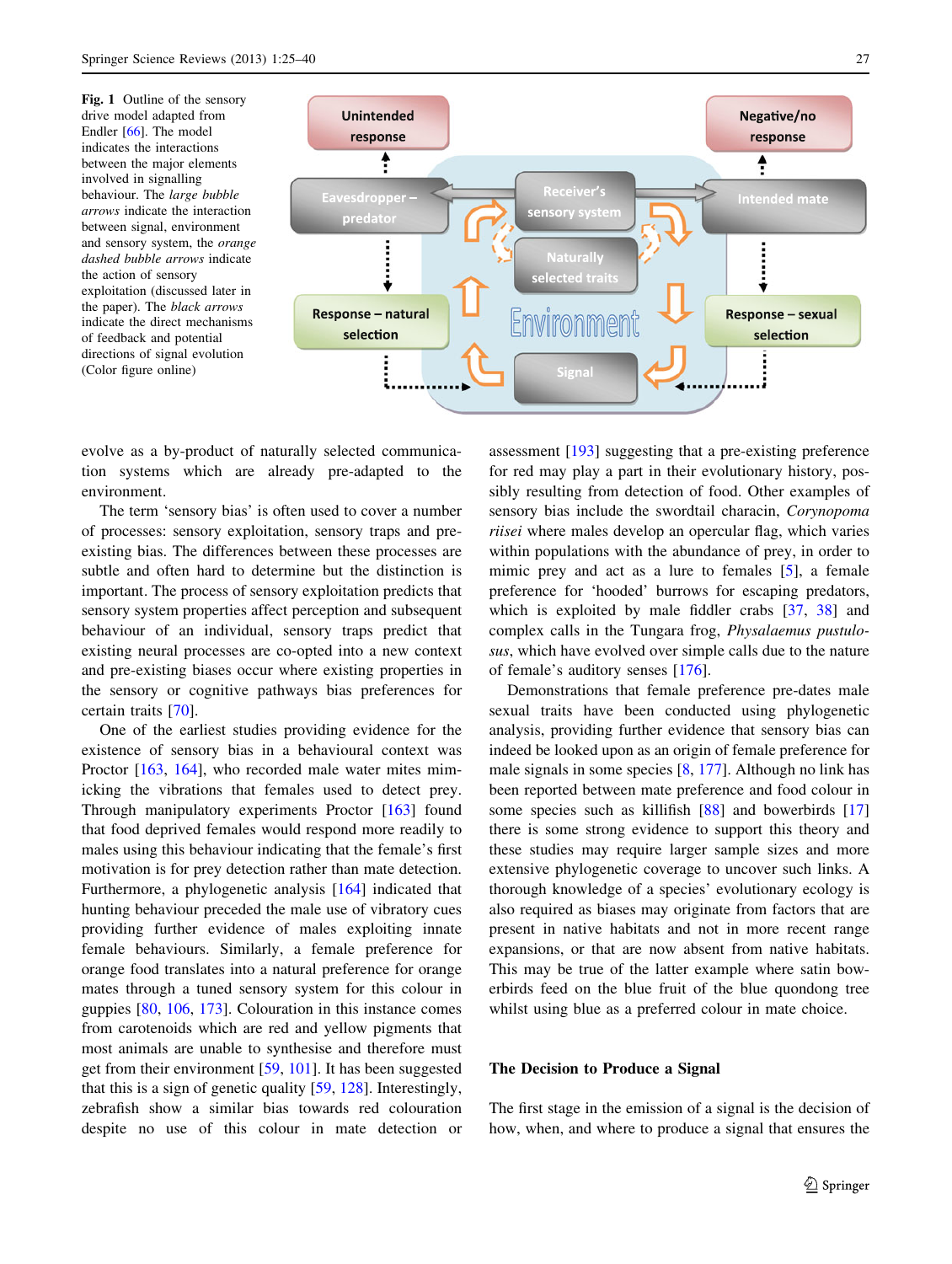best chance of detection by intended receivers. Sexual signals have generally evolved to be conspicuous to potential mates at given times, locations and positions; the horn of the beetle Coprophanaeus lancifer, is coloured to contrast with ambient forest light in order to maximise female perception at signalling times [\[198](#page-15-0)] and the signalling apparatus of the wolf spider, Schizocosa ocreata, contrasts sharply with background when viewed from the perspective of the female whilst remaining inconspicuous to predators [[39\]](#page-11-0). It is important that signals are accurate to avoid unbalancing costs and benefits where inefficient signalling would increase potential predator/competition costs with lower mating benefit. Although signals are generally well adapted to specific environments animals must overcome environmental stochasticity in the short term in order to produce effective communication to ensure reproductive fitness, this is particularly true of those living in highly changeable environments [[25,](#page-11-0) [153](#page-14-0)].

The decision to produce a signal at a particular time and place should be influenced by factors that potentially interfere with the signal such as habitat type, background interference, location, timing, type of signal and probability of detection by intended receivers and eavesdroppers. This initial decision requires the signaller to be aware of its environment and to be able to detect and react to changes that will potentially alter detectability by intended receivers, forming a complex problem for many species. For example, more dense habitats will produce different signal interference to open habitats [\[151](#page-14-0), [212\]](#page-15-0), signals emitted at height will disperse more and further than those on the ground [\[22](#page-11-0)] and certain visual signals will be more effective against different backgrounds. Additionally, chemical signals not only travel faster in higher temperatures but also fade faster [\[18](#page-11-0), [167\]](#page-14-0). Adding to the complexity of this initial decision is the approximate position of the intended receiver [\[126](#page-13-0)], and similarly, any competition, predators or parasites. Furthermore, combinations of these factors are likely to change over minutes, hours, days and seasons. A decision process to ensure the most effective signal is produced given the environmental conditions would give an animal the best possible change of overcoming these issues.

The examples above represent just a few factors that animals should consider when producing a signal. How the initial decision is made however, is not well understood. Behaviour that suggests this decision process does exist has been reported in a wide range of animal taxa. For example, males of both Lawes' bird of paradise and bowerbirds leave their display courts on the ground to travel to the forest canopy where they use acoustic calls to attract females from further afield [[86,](#page-12-0) [165](#page-14-0)], animals have been shown to alter the position of their courtship displays to ensure optimal lighting and visibility to potential mates [\[73](#page-12-0), [198](#page-15-0)] and detection of temporal gaps in the wind is used to improve reception of vibratory signals [[145\]](#page-14-0). Further examples follow below.

The extraordinary ability of animals to solve novel problems is becoming well-known, and the ability to solve problems is part of daily life for most animals. There are some very effective ways of mitigating the effects of environmental change although both the long- and shortterm mechanisms that facilitate such processes are poorly understood. For example, it has yet to be asked what are the mechanisms for detecting a change in environment and what is the decision process for enabling this change? Are these behaviours innate, are they learnt and do individuals carry out such decisions on a case by case basis? Are these traits a result of direct sensory reception of the environmental conditions, experience, or a lack of a detected response from the receiver? Experimental studies may be useful in detecting cues that initiate signalling decisions and monitoring environmental threshold values that trigger a simple signal adaptation such as increasing the rate of emission or amplitude of the signal. Although such studies may be viable in the lab, recreating these in nature will pose more of a problem. Suggestions have been made into the role of receiver responses as cues for altering signalling behaviour [\[107](#page-13-0)] although more work will provide clearer answers.

## Signal Emission and Tuning to the Environment

After the initial decision to produce a signal has been made, an animal must have the energy and apparatus to emit a signal that is tuned to the environment. Signals can be generated via a number of pathways and each signal will be limited in the type and amount of information it can carry as well as the distance that it can travel. The diverse array of signals all serve the purpose of transmitting information, environmental conditions, the type of recipient, the information transmitted, distance to receiver and energetic cost all have important implications in signal emission.

The energetic and physiological requirements to produce a signal vary. The amount of energy required to produce different signals will be influenced by the amount of energy available to the animal. Habitat not only has direct effects on the effectiveness of a signal, but may also limit the type of signals that are physically possible for an animal to produce through indirect factors such as food availability or composition. For example, animals with low energy diets may be unable to produce signals requiring high energetic outputs [\[14](#page-11-0), [137,](#page-13-0) [156\]](#page-14-0). Similarly, animals in challenging environmental conditions or high predation areas may be limited in the amount of energy and time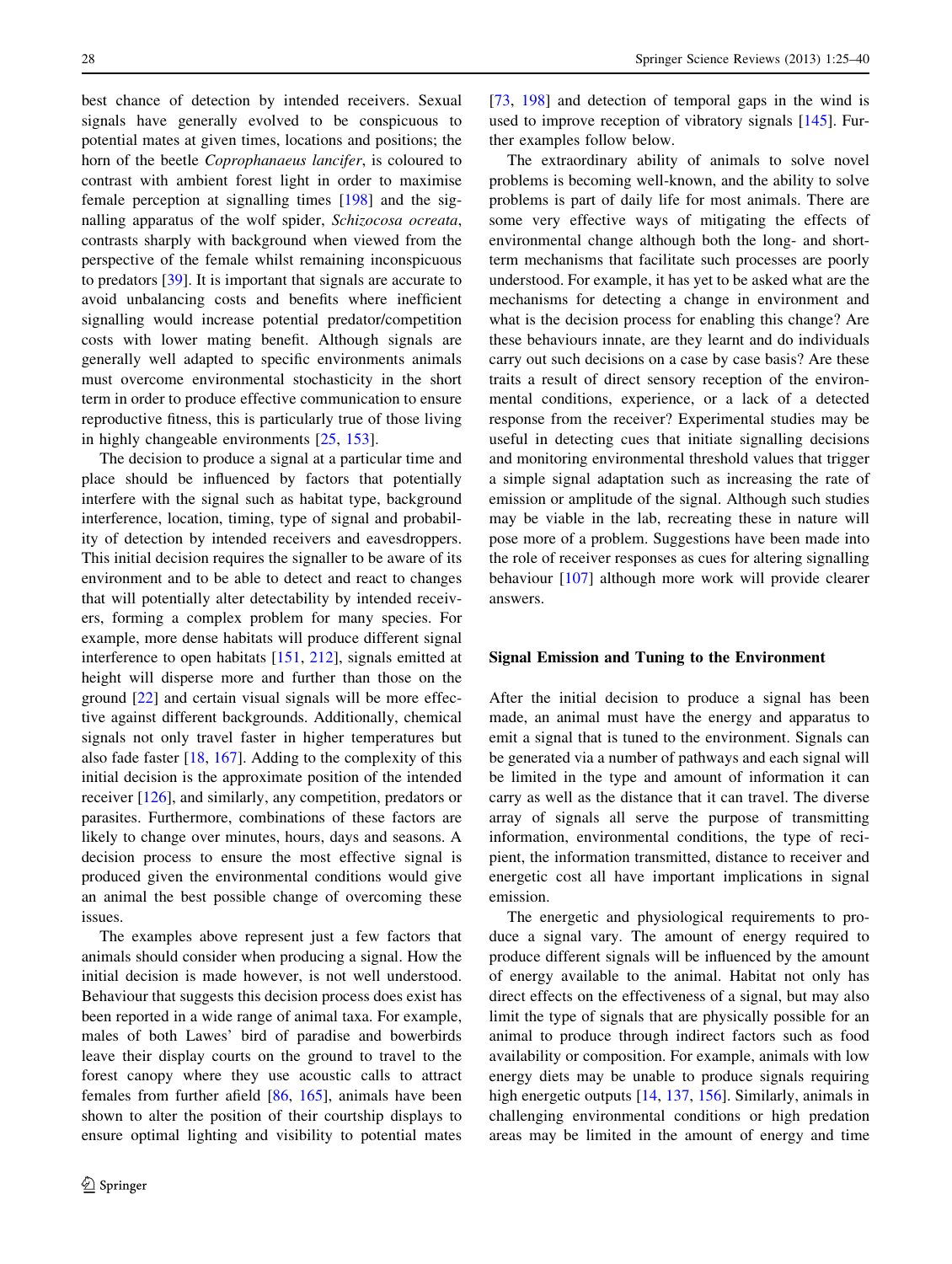available for signal production and emission [[156\]](#page-14-0). Furthermore, environmental variation may be directly correlated with the intensity of sexual selection and it is this that affects sexual signals. For example, birds breeding at higher elevations are subject to colder climates and shorter breeding seasons resulting in higher energetic costs linked to foraging and brood care in both parents [[7\]](#page-11-0). This difference in life histories has created more intense sexual selection at lower elevations which in turn produces divergence in sexual signals across elevational gradients [\[192](#page-15-0)]. Other indirect effects include the need to remain inconspicuous; the whistle communication in killer whales is less complex in mammal eating species than in fish eating animals [[172\]](#page-14-0) possibly to avoid detection by mammalian prey.

The amount of energy required to emit a given signal and the amount of information a signal can carry are important considerations. For example, chemical signalling is one of the most primitive signals and requires less energy than producing either acoustic calls or behavioural courtships [\[22](#page-11-0)] but may be restricted in the amount of information it can carry. The importance of this however, varies between species; the amount of information required for a signal to be effective depends on the minimum value to elicit a response in the receiver which may only be a cue to determine the presence of a potential mate. A signal containing a low amount of information does not therefore have to be poor if the information is of high value; the quality rather than the amount of information emitted should minimise the occurrence of mistakes, increasing the chance that the receiver interprets the signal correctly. Selection should thus favour signallers that produce more efficient signals of high value, rather than high information. The evolution of more efficient signals relies on the balance of cost and benefit; a signal can only evolve under conditions where the benefits outweigh the costs (for both the emitter and intended receiver) and this is more likely if the energy requirement is decreased (potentially by decreasing information amount and increasing value).

In order to emit the required information, animals must have the correct apparatus given the environment and this apparatus must function efficiently in order to minimise the amount of energy required to emit a signal. Physiological structures that enable an animal to emit a signal are varied and are adapted to the type of substrate through which the signal must travel. For example, acoustic communication is produced through vibrating structures and must overcome environmental factors such as acoustic impedance boundaries, attenuation and background noise. This requires the use of specialised structures which amplify signals and closely couple them to the environment in order to propel them through the medium. Although the structures used to produce sounds use the same principles, they often differ in structure. Both mammals and anurans use larynx to create sounds, however anurans (and some mammals such as gibbons) have developed a vocal sac in order to amplify their call (compensating for size) which is more effective than the larynx alone. Air in these vocal sacs has been found to closely match the acoustic impedance of the surrounding air allowing the sound to travel further [\[141](#page-14-0)]. Even with these adaptations only a small amount of energy produced by the frog is used to create the sound signal [[174\]](#page-14-0). Additionally, the swim bladder has been co-opted to produce acoustic communication in some fish [[170\]](#page-14-0). Different types of syrinx exist within birds to create acoustic signals and these are specialised to allow the production of different types of calls, such as the rapid song of some songbirds [\[99](#page-13-0)]. More adaptations can be seen in other animals; high intensity sounds are required to travel large distances and as such insects transmitting signals over distances have developed ways of creating signals using external structures such as foliage or modifications of the exoskeleton [[54,](#page-12-0) [83](#page-12-0)]. Hairs and bristles assist emission of chemical signals in vertebrates [\[136](#page-13-0), [152\]](#page-14-0) and visual signals optimise the light wavelengths available to them [[55,](#page-12-0) [65](#page-12-0), [100](#page-13-0)].

The energy required to use and maintain such apparatus can be high and physiological trade-offs have been reported which compensate for this. For example, energy expenditure increases with light intensity in fly vision [\[157](#page-14-0)], animals that live in dark environments, have a reduced visual thalamocortical system (an area in the brain responding to visual stimulus) and an increased somatosensory system responding to stimuli in the skin such as touch [\[31](#page-11-0)]. Furthermore, developmental plasticity in the cortex of mammals  $[121]$  may enable them to adapt more readily to novel environments.

The environment can have very strong effects on the energetic and physiological requirements for signal emission. Not only can the environment dictate the energy required to produce a signal but can also limit the amount of energy available to an animal through diet and other challenges such as the energetic requirements of thermoregulation etc. A trade-off also exists in the amount of information and the quality of that information. A signal of low quality, high information will not be as efficient as that of high quality, low information. This balance is likely to be dictated by the information required by the receiver, the probability of interception by eavesdroppers, the energy required and the apparatus available.

## Transmission and Environmental Effects

The effect of the environment on animal communication has been documented in many species [[4,](#page-11-0) [11](#page-11-0), [26](#page-11-0), [27,](#page-11-0) [57,](#page-12-0) [146](#page-14-0), [154,](#page-14-0) [178](#page-14-0), [180](#page-14-0)]. Signalling environments can have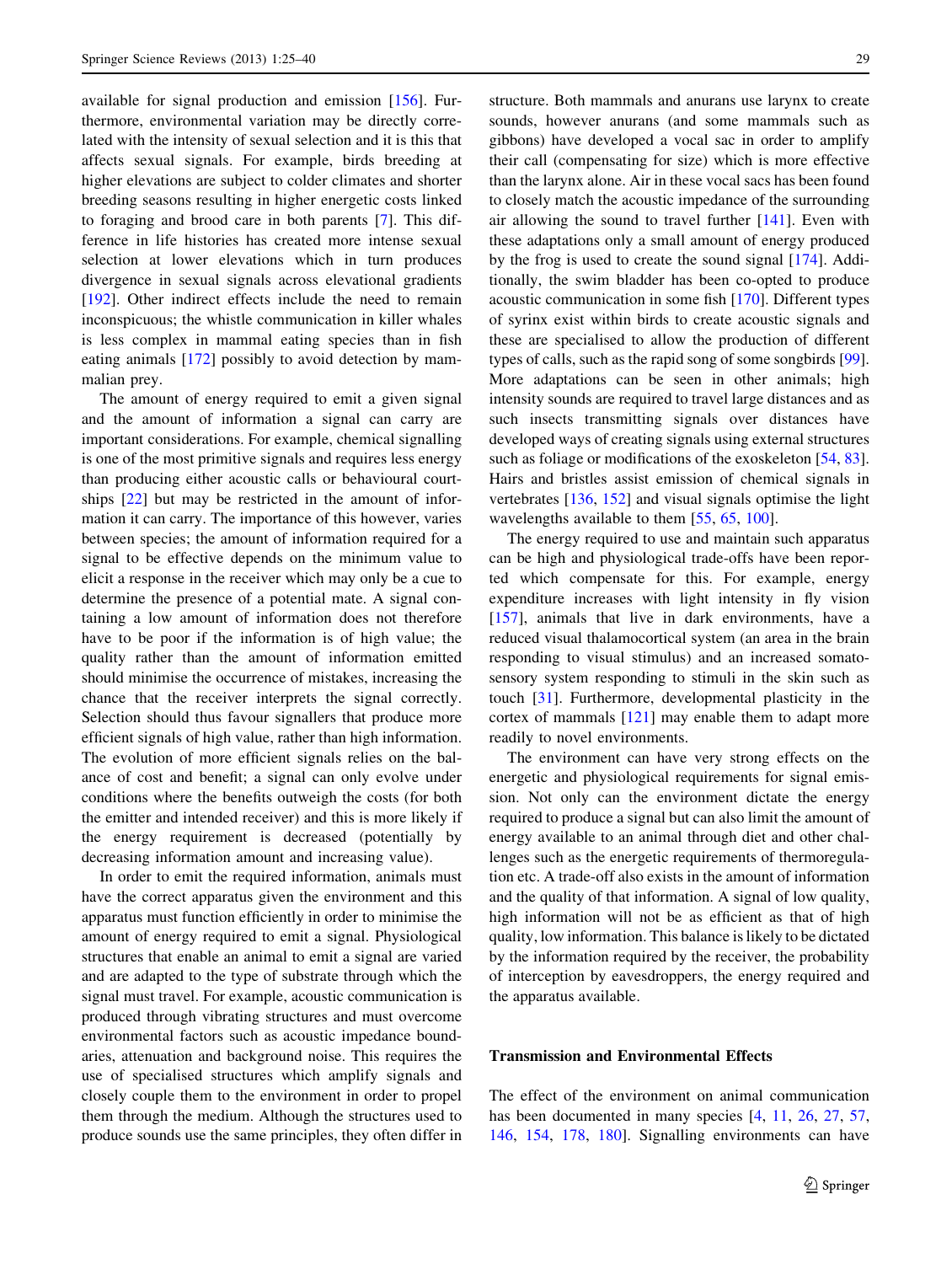many different effects on the transmission of a signal and signals in both the terrestrial and aquatic environments are subject to limitations and as fluids are essentially governed by the same physical laws [\[50](#page-11-0)]. Environmental conditions can alter the structure and content of a signal having both direct (direct effects alter the chemical, physical or biological composition through interaction with the signal itself) and indirect impacts on the accuracy of communication through a number of factors such as background noise, habitat structure, lighting and climate; indirect effects alter signal generation, transmission and reception through factors, such as pollutants  $[6, 56]$  $[6, 56]$  $[6, 56]$  $[6, 56]$  $[6, 56]$  and diet  $[105,$  $[105,$ [106\]](#page-13-0).

Animal signals are susceptible to distortion by environmental factors which will limit the type and efficacy of certain signals in a given location. Examples of this include the masking of acoustic communication in noisy environments [[11,](#page-11-0) [85,](#page-12-0) [216\]](#page-15-0), limitation of chemical detection in nutrient rich [\[201](#page-15-0), [217](#page-15-0)] and chemically complex environments [[148\]](#page-14-0) and alteration of the light spectrum by the environment in visual communication [[65,](#page-12-0) [73](#page-12-0), [217\]](#page-15-0). In addition, the physical properties of a habitat (e.g. structure) can also hinder communication through various forces such as attenuation, reverberation and turbulence. Climate and location have many effects which include, within the terrestrial environment, wind [\[1](#page-10-0), [46,](#page-11-0) [58,](#page-12-0) [145](#page-14-0), [212](#page-15-0)], elevation [\[119](#page-13-0)], reverberation [[190,](#page-15-0) [212](#page-15-0)], noise [\[11](#page-11-0), [26](#page-11-0), [108,](#page-13-0) [154,](#page-14-0) [180,](#page-14-0) [188\]](#page-15-0), background movement [\[82](#page-12-0), [161\]](#page-14-0), light [\[51](#page-12-0)] and temperature [\[54](#page-12-0), [206,](#page-15-0) [212\]](#page-15-0) in the terrestrial and turbulence [\[131](#page-13-0), [148\]](#page-14-0), velocity [\[208](#page-15-0)], viscosity [[131\]](#page-13-0) and pH [\[111](#page-13-0)] in the aquatic.

The effect of these processes on animal signalling has been demonstrated in a variety of taxa. For example, temperature is known to affect chemical emission rates in insects [[143\]](#page-14-0), background interference affects weakly electric fish (that communicate using electrostatic pulses called electric organ discharges and are known to function in mate choice in some species) [[44,](#page-11-0) [187\]](#page-15-0) and echolocation in bats [\[4](#page-11-0), [57\]](#page-12-0). The transmission properties of a signal are, however, often coupled to habitat type and there are some intriguing results in this field, best demonstrated by work on acoustic communication (for a review see [[77\]](#page-12-0)). Acoustic communication is found to be compromised by environmental factors in frogs [[11,](#page-11-0) [196\]](#page-15-0), primates [[27,](#page-11-0) [78\]](#page-12-0) and fish [\[204](#page-15-0)], although studies on avian communication most clearly indicate the relationship between habitat type and signal. A study by Wiley [[211\]](#page-15-0) investigated the relationship between habitat and call characteristics in 120 species of bird in the group and reported a correlation between habitat type (six habitats corresponding to forest and open habitat) and certain call structures, providing evidence that habitat structure can predict vocal communication in the group Oscine. Tobias et al. [\[200](#page-15-0)] studied song divergence between closely related 'bamboo-specialist' bird species in two types of Amazonian forest and found that divergence was more strongly correlated with the transmission properties of the habitats than any other factor. These results have also been reported in white-crowned sparrows [\[52](#page-12-0)], greybreasted wood-wren [\[53](#page-12-0)] and forest warblers [[119\]](#page-13-0). In addition, Gish and Morton [[97\]](#page-13-0) investigated the characteristics of bird songs in native and non-native habitat; Carolina wren songs were played in two different habitats in order to determine the suitability of the song to their native habitats. Results showed that songs retained more of their original characteristics in native habitat. This highlights not only the difference in sound transmission between habitats but also song adaptation to a specific habitat and the potential for breakdown of the signal in mal-adapted environments. Morton [[151\]](#page-14-0) compared the sound propagation properties of three habitat types and discovered that they indeed differed, influencing the type of signals suitable for each habitat. Similar results were also found by Daniel and Blumstein [\[45](#page-11-0)]. Such differences in transmission qualities can impose divergent selection on signals between similar habitats (forests [[200,](#page-15-0) [212\]](#page-15-0) as well as 'opposite' habitat types (open vs. closed habitats [[178\]](#page-14-0)), mixing of signals is faster in open habitat than in forests [[58\]](#page-12-0), illustrating the importance that the transmission properties of a habitat have in shaping signalling behaviour.

The location within a habitat can also influence signal transmission for example in the aquatic environment, the type of sediment moderates turbulence and velocity [[215\]](#page-15-0) and sediment particle size has an effect on signal transmission with finer sediments facilitating signals over longer distances [\[149](#page-14-0)]. Signal generation can be further complicated by the environment affecting different parts of a signal differentially [[48\]](#page-11-0). Signals that therefore require specific ecological conditions or specific microhabitats to transmit will be limited to use in either a specific microhabitat, position within the microhabitat or time of day. That animals do alter such aspects of signalling behaviour to overcome environmental constraints, has been shown.

## Location

Location alone can mitigate many environmental factors if chosen carefully. For example, hyenas adapt scent marks depending on habitat to maximise detection by conspecifics [\[136](#page-13-0)] and male Bactrian camels use their humps to apply scent markings, increasing their signal range using the highest part of their body [[209\]](#page-15-0). Animals using visually based signals are prone to interference from objects in the line of view and can only reflect the wavelengths that are available in a given place and time; therefore, location is particularly important in ensuring detection. Animals have been shown to alter the position of their courtship displays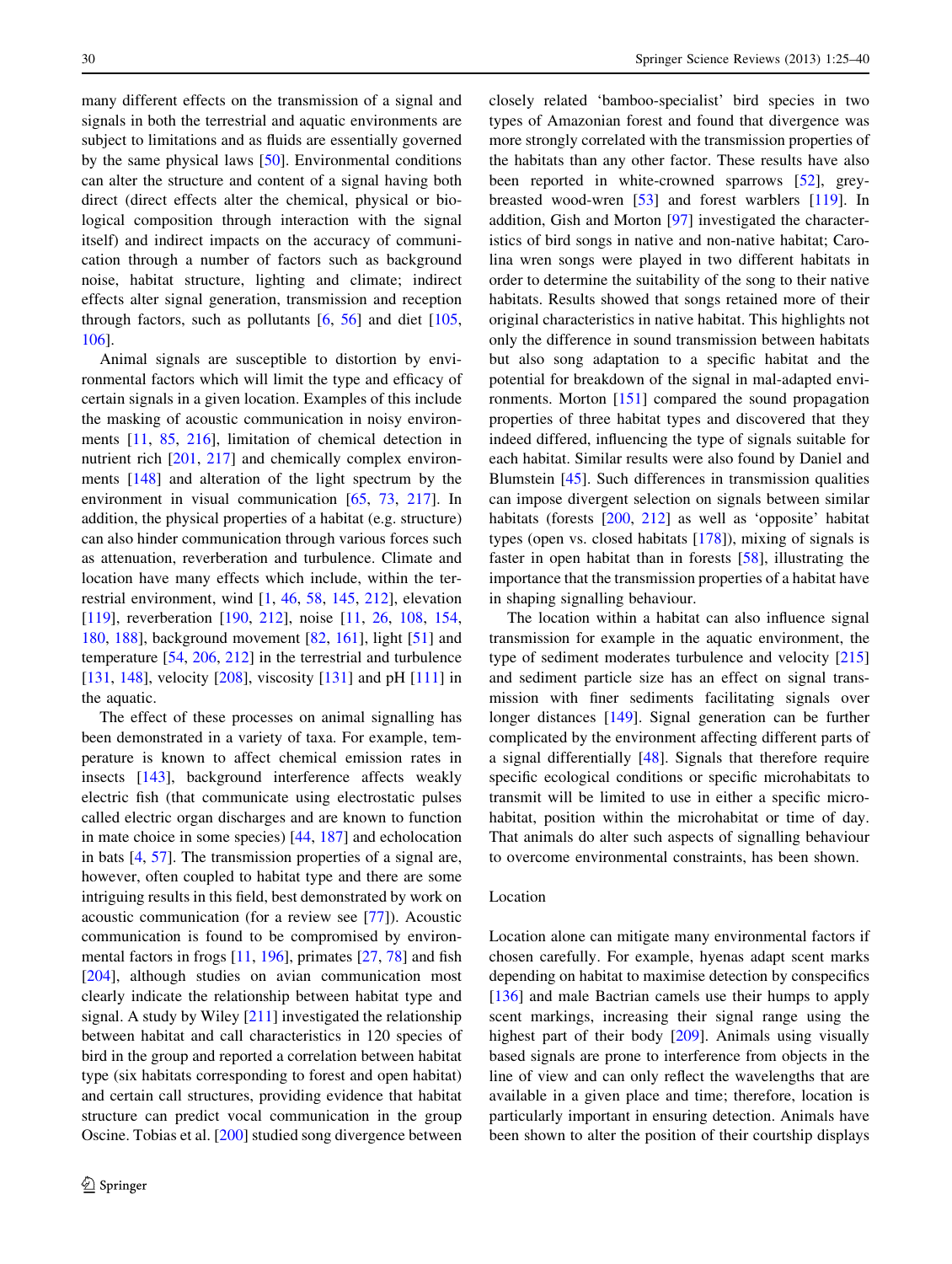to ensure optimal lighting and visibility to potential mates [\[73](#page-12-0), [198\]](#page-15-0). A study by Nemeth et al. [[155](#page-14-0)] investigated song-post height in antbirds, reporting that species were able to optimise the transmission of their song by choosing specific heights from which to sing.

# Signal Timing

Call timing can be an adaptive response to environmental noise. Fuller et al. [[92\]](#page-12-0) found robins inhabiting urban areas would restrict their singing to periods of low anthropogenic noise in order to increase the transmission and accurate reception of their communication. Zelick and Narins [[220\]](#page-15-0) demonstrated that males of two neotropical treefrogs suppressed calls in response to bursts of noise which encompass the principal frequency components present in their vocalizations. Wind-speed and turbulence tend to be highly variable and animals signalling in such areas must be able to change behaviours in a short period of time. Treehoppers communicate using plant-borne vibrations which have the potential to be disrupted by external vibrations induced by the environment; McNett et al. [[145\]](#page-14-0) discovered that males use gap detection to time their signals to periods of low wind, limiting interference by high wind and enhancing reception by females. Incidentally, wind speed also affects the mate searching ability of the aphid parasitoid, Aphidius nigripes, where wind speed represents a trade off between the dispersion of chemical cues and male flying ability [\[138](#page-13-0)]. Thomas et al. [\[199](#page-15-0)] investigated signalling plasticity in the Australian field cricket, Teleogryllus oceanicus to discover that males increased their use of chemical cues during times of low group courtship song, a possible adaptation to compensate for the lack of amplitude from a group chorus, and Endler and Théry [[73\]](#page-12-0) investigated the courtship behaviours of three forest-dwelling birds showing that each species would alter its behaviour to coincide with optimal ambient light conditions that best show off their colouration. Timing of calls is very important in not only ensuring receiver response, but also in increasing conspicuousness of the signal to detection by predators. In some cases careful timing can maximise visibility to mates whilst minimising visibility to potential predators [\[61](#page-12-0), [63](#page-12-0), [73](#page-12-0)]. Time detection is a clever way of mitigating environmental effects but is not well understood.

## Mode Switching and Multimodality

Multimodality is defined here as the use of a number of signal types (received via different sensory systems), either individually or simultaneously, within a single signalling event. Multimodality is known to be an important aspect in animal communication, that can either enhance reception of a signal when a number of signal types are used together [\[122](#page-13-0), [202\]](#page-15-0), increase the amount/type of information transmitted [[158\]](#page-14-0) or offer an alternative channel when one channel becomes ineffective [[116\]](#page-13-0). The use of more than one type of signal, either singularly or simultaneously, is an effective way of avoiding environmental interference and coping with stochasticity to ensure accurate reception by intended receivers. This is not to suggest that one type of signal is necessarily used instead of others within a given individual, but refers to the principal sense used in a given situation. Mode-switching behaviours include changing between visual and olfactory senses [[51\]](#page-12-0), visual and seismic [\[213](#page-15-0)], acoustic and olfactory [[199\]](#page-15-0) and echolocation to visual [\[57](#page-12-0)]. For example, animals that must display in both the light and dark will frequently encounter conditions where some signals are no longer the most efficient form of communication. In order to cope with this many species will switch from visual to olfactory cues as in alpine newts [\[40](#page-11-0), [51](#page-12-0)] and guppies [\[33](#page-11-0)]. Additionally, male sticklebacks substitute visual for chemical cues for long distance attraction of females [[144\]](#page-14-0) and males of the wolf spider (S. ocreata) switch between two types of signal, seismic and visual, depending on the substrate on which he is courting [\[102](#page-13-0)]; a behavioural response to environmental change whilst remaining inconspicuous to predators.

The use of different signalling channels simultaneously can be used to enhance signals or to increase the amount of information within a single event. The use of multiple signals has been seen to increase pollination attempts [[122\]](#page-13-0) and mitigate environmental stochasticity [\[117](#page-13-0)] in flowers, provide context specific signals in cowbirds [[158\]](#page-14-0) and increase female approach rate to male fire-belled toads [\[221](#page-15-0)]. Multimodality is undoubtedly an effective way of coping with environmental variation or change but this option is generally limited to those with very local small scale or clumped distributions; those species with larger territories are limited by the number of reliable signal types effective over larger ranges and more microhabitats. Limitations are also likely to occur due to energetic trade-offs in the apparatus required to emit more than one type of signal.

#### Bandwidth Selectivity

The masking of signals by background noise can pose a problem to many species. This masking can come from a number of sources including anthropogenic [\[26](#page-11-0), [85](#page-12-0), [189](#page-15-0)], conspecific [[96](#page-13-0), [197](#page-15-0)], heterospecific [[23,](#page-11-0) [95](#page-12-0), [132\]](#page-13-0) and natural [\[16](#page-11-0), [103\]](#page-13-0). Bandwidth selectivity, the use of signal components that are selected specifically to mitigate background noise, can play an important part in shaping animal communication. For example, frogs have avoided acoustic masking from low frequency abiotic noise with the use of high frequency vocalisations [[16](#page-11-0), [103](#page-13-0)], with similar results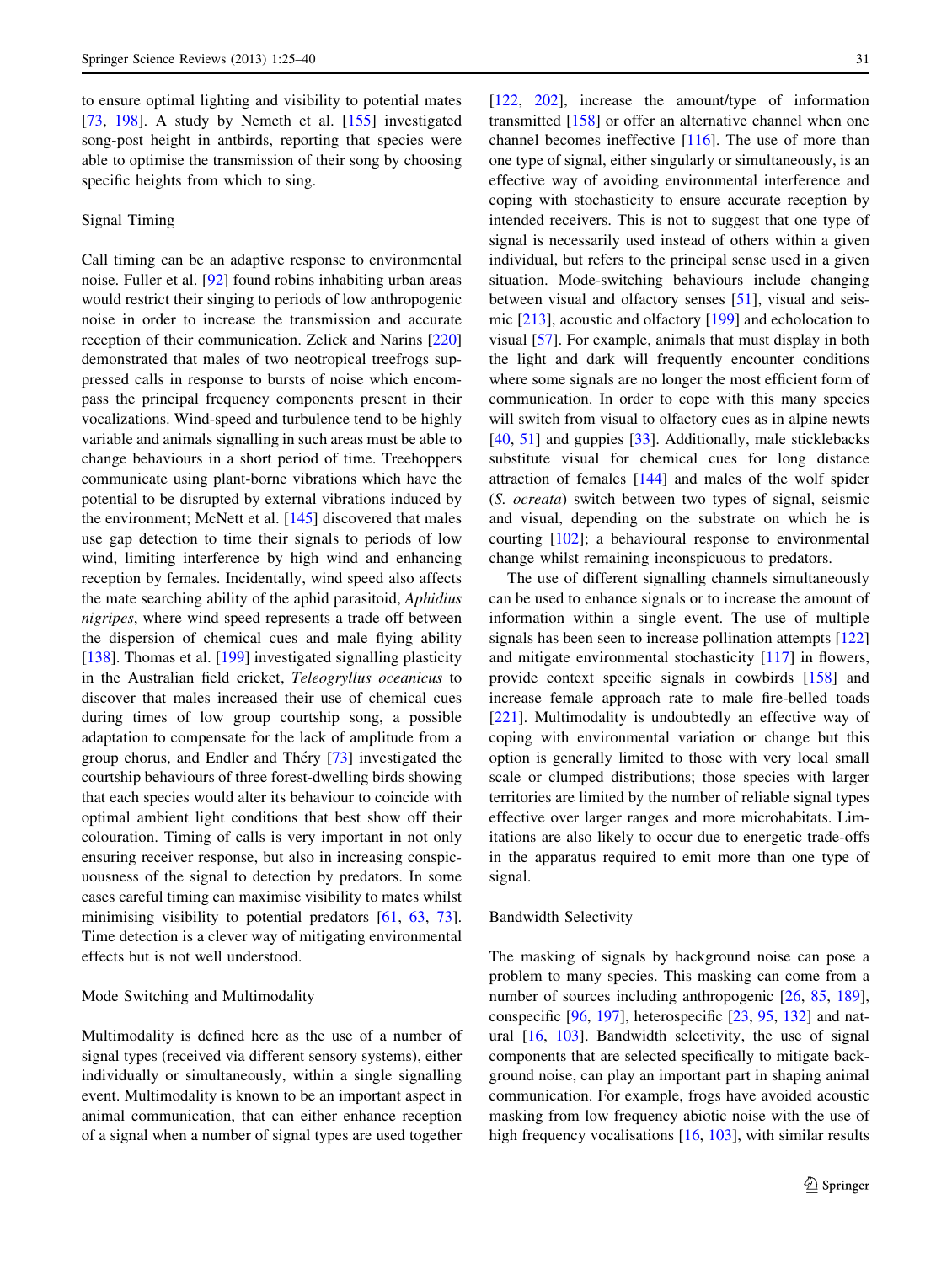recorded in birds [[189\]](#page-15-0). In contrast primates have been shown to select low frequency calls for long distance propagation [\[147](#page-14-0)].

Visual signals have been shown to use components that contrast specifically with environmental noise. For example, behavioural displays in reptiles use movement components that differ from background vegetation movements  $[160-162]$ . The bright plumage of female eclectus parrots reflects wavelengths that contrast with those reflected by the background [[110\]](#page-13-0), this has also been reported in reef fish colouration [\[140](#page-14-0)], lizards [\[124](#page-13-0)] and bowerbird decoration use [\[71](#page-12-0)]. Electrically communicating fish have been shown to modulate the frequencies of their signal in times of interference [[28\]](#page-11-0). Borean tree-hole frogs use water-filled tree holes to amplify their calls by tuning their vocalizations to the resonant frequency of the hole thereby increasing their chances of being heard by females. What's more the frogs are able to assess the holes according to how much water they contain and adjust their calls accordingly [\[123](#page-13-0)]. Other mechanisms for overcoming background noise include partitioning signal components in species that share the same spatial and temporal signalling space [[132\]](#page-13-0) and receiver sensory systems which are finely tuned to receive conspecific signals [\[181](#page-14-0), [214\]](#page-15-0).

## Adaptation of Courtship Behaviour

Visually based behavioural signals are well researched and many effects of the environment including lighting, vegetation movement and background contrast have been studied. One such example is that of the head bobbing display of anoline lizards which is designed to attract females and serve in male competition. This display is often performed in areas of wind-blown vegetation which has the potential to disrupt the successful communication of the signal. Fleishman [[82\]](#page-12-0) investigated the mechanics of head bobbing and discovered that in order to be effective the display had to be conspicuous against the background and did so in several ways; the display was carried out with high velocity, high acceleration and high amplitude, all characteristics that differed to the background movement of vegetation. Additionally, the amplitude of this display is thought to maximally stimulate females' visual system from within the territory of the male and the speed of the movement is adjusted according to environment [\[160](#page-14-0)]. Similar results are found in the push-up and tail flicking displays of the Jacky dragon [\[161](#page-14-0), [162](#page-14-0)]. Other examples of males adapting courtship displays to compensate for varying light conditions include male guppies. Male guppies have two distinct mating behaviours, sigmoid courtship display and sneaky (non-consensual) [[98\]](#page-13-0). Chapman et al. [[32\]](#page-11-0) studied the relative frequency of these behaviours under varying lighting conditions and found that

under good visual conditions males carried out sigmoidal displays at a higher frequency than sneaky copulations and vice versa in poor visual conditions, indicating that males adapt aspects of their mating behaviour to compensate for the visual senses of the female in varying environments. This behaviour is also a way of reducing predation when predation pressure is correlated to ambient lighting intensity [[61\]](#page-12-0). Males have also been shown to adapt mating distance from females in different light intensities to optimise signals to females [[130\]](#page-13-0). Behavioural modification of structures or courts built has also been exhibited by some species in order to enhance visual contrast to increase conspicuousness to females, such as in the case of the bowerbirds [[75\]](#page-12-0) and golden-collared manakins [[203](#page-15-0)]. This result demonstrates the importance of plasticity in signalling behaviour and ability of an animal to detect the environment and adapt accordingly.

The transmission properties of the aquatic environment also affect behaviourally based signal transmission. The transmission of light through water is dependent on a number of factors including depth, turbidity, mineral composition and submerged matter [[127\]](#page-13-0) which can in turn alter the perception of visual signals. Turbidity is one such factor that has been found to distort visual mating systems [[217\]](#page-15-0) and this has been found to break down systems to the extent that different colour signals are no longer distinguishable to receivers, causing hybridisation and limiting the promotion of diversity in some fish species [[183\]](#page-14-0). Depth is another factor that has been found to affect signalling in the aquatic environment, particularly visual cues. As light travels deeper, the physical properties of the water change and different wavelengths are absorbed with increasing depth and water type [[127\]](#page-13-0). For example, as water in clear lakes gets deeper it absorbs longer wavelengths in the red/orange spectrum and the prevailing light colours will be the shorter wavelengths, UV and blue. This, therefore, affects perception of colour in different depths, where the most conspicuous will be the opposite to those absorbed. It has been found that this absorption of wavelength can predict the colour of sexual signals in some fish species, most notably the cichlid which is thought to have speciated due to the partitioning of light in this way [[135,](#page-13-0) [183](#page-14-0)].

Plasticity within sexual signalling is vital for many species; however there are some that lack this ability. The stability of a habitat may influence whether an animal is able to adapt uniform signalling behaviour; species that live in more stable habitats may not have evolved this flexibility and local environments may change in a novel way that exceeds the capacity for the animal to cope. For example, if an animal is required to make a decision on unfamiliar factors or if animals are physically unable to carry out the required behaviour it may be difficult for an animal to persist in an area. An example of the latter may be seen in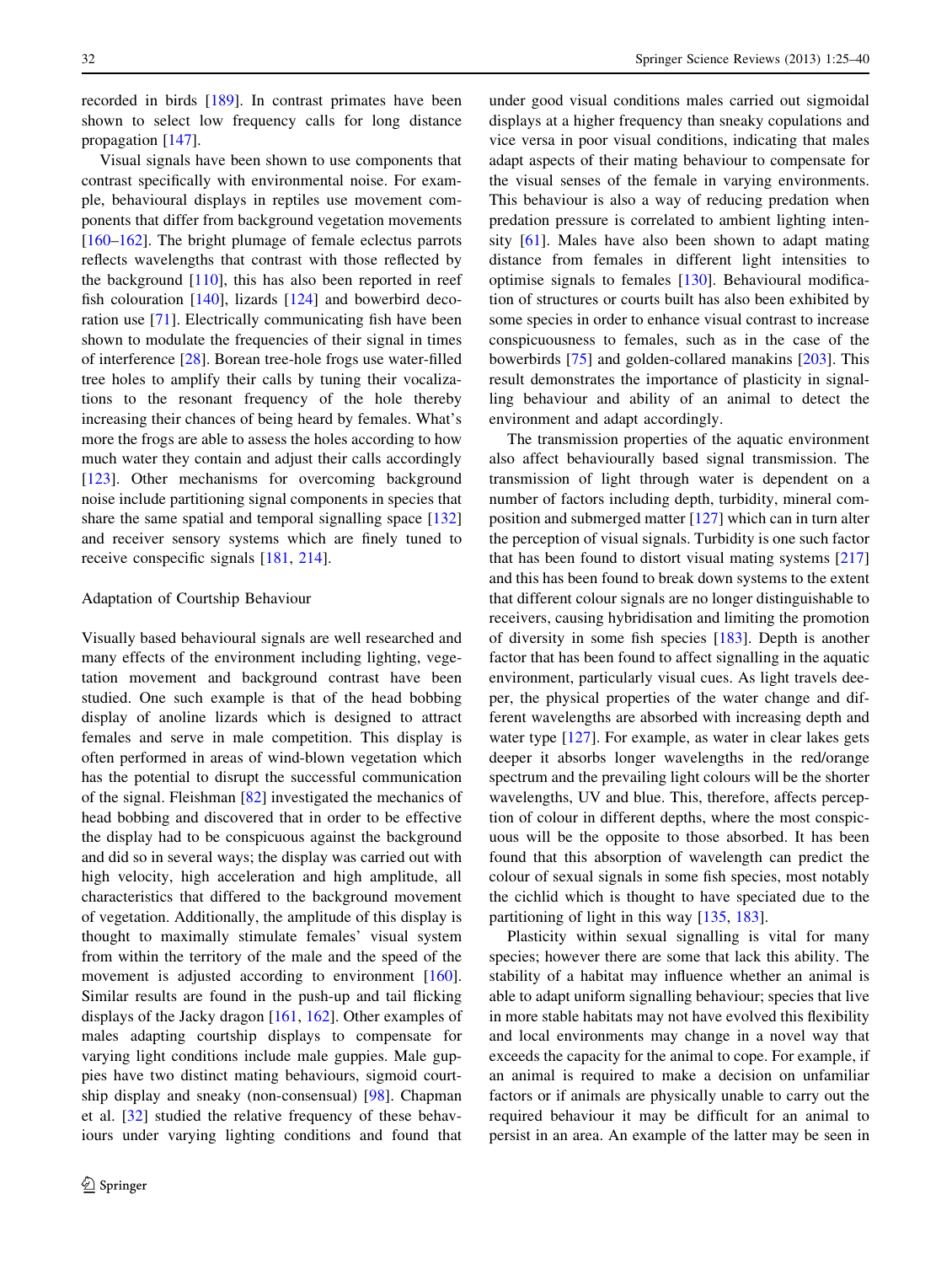birds using acoustic signalling. Francis et al. [\[85\]](#page-12-0) undertook a study of the effects of anthropogenic noise on communication in two subfamilies of flycatcher, the grey and ashthroated. With increased background noise grey flycatcher abundance declined whilst ash-throated flycatcher persisted but with an increase in call frequency to compensate. This adaptive response was not recorded in the grey flycatcher. Whether this response is an adaptation to environmental noise has been questioned however as an increase in frequency is not as effective at mitigating background noise as an increase in amplitude  $[11, 27, 154]$  $[11, 27, 154]$  $[11, 27, 154]$  $[11, 27, 154]$  $[11, 27, 154]$  $[11, 27, 154]$ . Additionally, many confounding variables in such studies render it difficult to determine the sole cause of changes in behaviour and why some species are able to adapt, whilst others are not.

The signal transmission properties of an environment can include both the physical composition of the transmission substrate or the physical properties of the surrounding habitat and both play an important part in determining the signalling pathway for many animals, especially those that must transmit a signal over large distances. Many animals cope with this well. However, it is less clear to what extent animals are able to change signal composition in order to overcome environmental effects. Some signal types that are immediately plastic, such as call amplitude, enable an individual to overcome immediate effects of transmission environment without altering the detection by, or response of, the receiver. Those species with more fixed signal types however, such as colour visual cues, are often unable to change the nature of their signal. This will promote evolution through the most evolutionary responsive factor which may be the sensory systems, or response of, the receiver.

## Sensory Systems and Reception

Sensory systems match the profile of that which they are detecting (after the signal moves through the environment) [\[3](#page-11-0), [114,](#page-13-0) [133,](#page-13-0) [169](#page-14-0), [214\]](#page-15-0). The adaptation of senses to changing environments has been demonstrated in many species [[74,](#page-12-0) [88](#page-12-0), [93](#page-12-0), [94,](#page-12-0) [134,](#page-13-0) [185](#page-14-0)]. Adaptation can include plasticity within the sensory system (a change within the physiology of a particular sense) or between sensory systems (switching from one sense to another) and can be dictated by genes, internal processes pathways, developmental strategy and environment. Furthermore responses can be indirect effects through hormonal or dietary effects [\[6](#page-11-0), [105,](#page-13-0) [106](#page-13-0)]. An example is the effect of chemical pollutants on the olfactory ability of fish [\[15](#page-11-0), [125\]](#page-13-0) which can be due to the detection of chemical thresholds in noisy chemical environments [\[223](#page-15-0)] and/or physiological disruption of sensory systems [[84\]](#page-12-0).

Despite chemical signalling being one of the most common forms of communication in the animal kingdom, few studies have looked at the plasticity of this system. It is known that the detection of chemical signals is susceptible to interference through a number of factors such as masking by other chemicals [[81,](#page-12-0) [205](#page-15-0)], disruption of the internal (biological) signalling pathway [\[47](#page-11-0)] or interference with the sensor itself [\[159](#page-14-0)]. However, whether these systems are plastic has yet to be thoroughly investigated and studies generally focus on the behavioural consequences, rather than physiological mechanisms. Plasticity of chemoreceptors in Drosophila melanogaster has been demonstrated in relation to social environment [[222\]](#page-15-0) but whether this is also true of habitat is unknown.

A comprehensive example of sensory adaptation can be found in the visual system. The environment can influence visual systems in several ways such as perception, changes during development and genetic changes. Studies of plasticity within the visual sensory system have discovered several aspects of vision which alter in animals raised under different light conditions such as oil droplets [\[109](#page-13-0)], retinal filters [[34,](#page-11-0) [35](#page-11-0), [41,](#page-11-0) [42](#page-11-0)], lenses [[120,](#page-13-0) [179](#page-14-0)], cone cells  $[186]$  $[186]$  and opsin expression  $[91]$  $[91]$  which may translate into changes in the perceived colour of mates. Tuning of the visual system can be achieved by several mechanisms including turning opsin genes off or on [[21\]](#page-11-0), shifting the wavelength absorption of a chromophore (by shifting between porphyropsins and rhodopsin types) and changing the amino acid complex of an opsin [[21,](#page-11-0) [218](#page-15-0), [219](#page-15-0)]. Furthermore, vision has been shown to change during development in many animals [\[10](#page-11-0), [185\]](#page-14-0) and be further tuned in adults [[2\]](#page-10-0) which may be implicated in the detection and assessment of mates [[134\]](#page-13-0).

# Decision-Making and Responses

Decisions based on cues will certainly influence the direction of evolution. The outcomes of such decisions can be minimal on the individual level but could lead to divergence, hybridization [\[81](#page-12-0)] and even speciation [[135,](#page-13-0) [184](#page-14-0)]. The driving factor of these processes is the altered perception of mates and/or interpretation of mating of signals that force selection in different directions. The absence of long-term, evolutionary, adaptation or shortterm plasticity will inevitably lead to exclusion of the species from certain locations [[85\]](#page-12-0).

The behavioural responses of the receiver complete the signalling process and is a critical step in driving diversification through sensory drive. This is the point at which the signal emitter discovers whether the signal has been successful in obtaining a mating. There are three main responses that can occur from a sexual signal, assuming there is a potential mate present: an appropriate response, indicating that the signal has been received and understood, no response,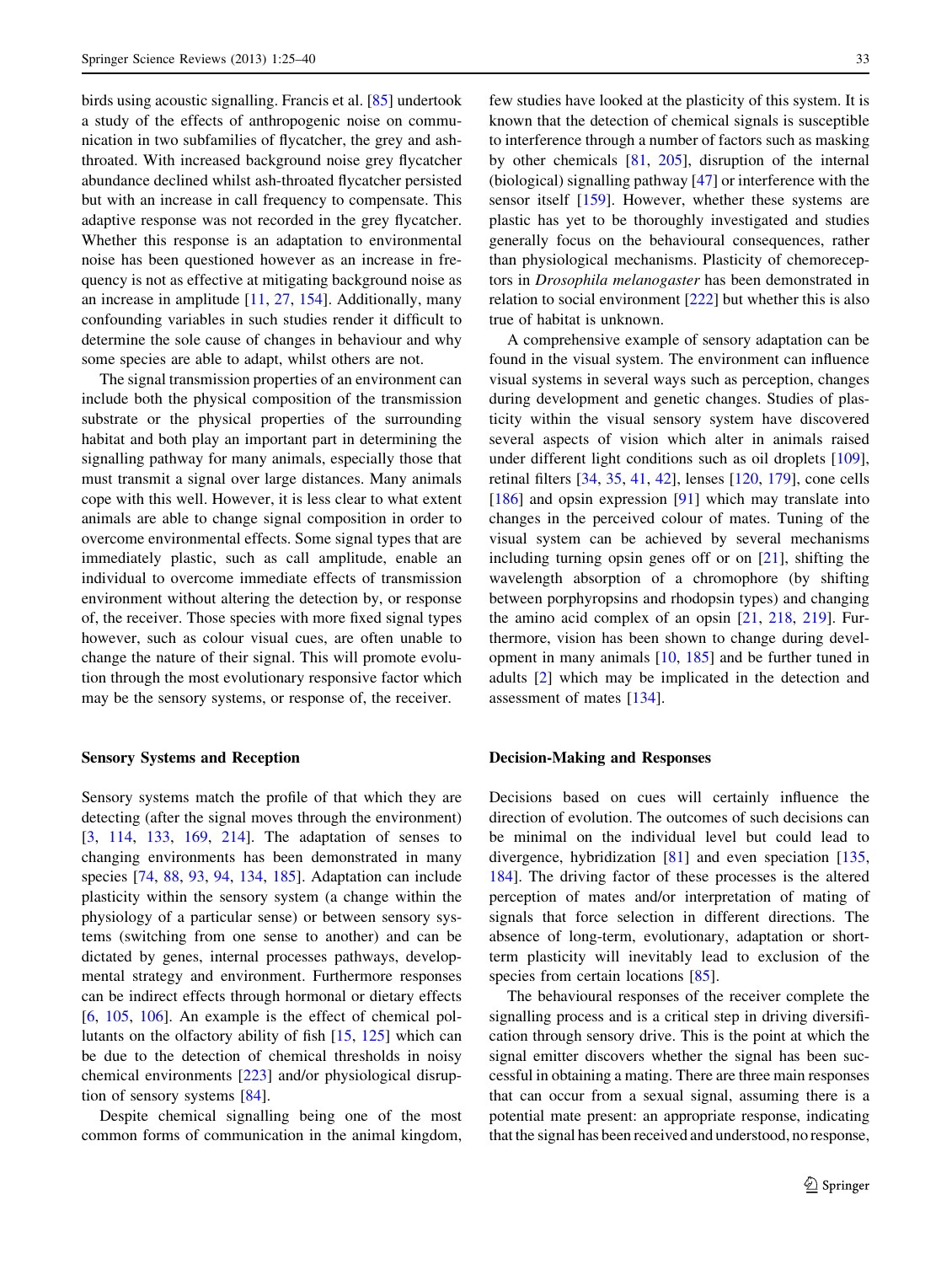which may indicate that the signal has not been received or is irrelevant to the receiver, or an inappropriate response, which indicates that the signal has been mis-interpreted. These responses will all have consequences for the direction of evolution. For example, no response may mean complete breakdown of the mating system and possible exclusion of the species, a mis-interpreted response may result in hybridisation or poor quality mates, and the appropriate response can result in diversification and speciation.

For the most part, researchers have concentrated on female preference as the source of the behavioural response. A thorough example comes from Killifish in which females exhibit a preference for certain male morphs. The effects of a change in lighting environment on mate preference have been investigated by Fuller [[87,](#page-12-0) [88,](#page-12-0) [93](#page-12-0)]. Fuller [[87\]](#page-12-0) showed the effects of light on female preference of male killifish colour morphs through the conspicuousness of the male trait in a given light environment [[87\]](#page-12-0). Further investigation revealed that this response, both genetic and heritable [\[89](#page-12-0)], is key to explaining the relative abundance of colour morphs in habitats with certain water properties. Males also had higher levels of plasticity for these colour morphs (blue males in tea-stained water and red in clear water) respectively in line with predictions that males contrasting to background have higher reproductive success [\[87](#page-12-0), [89](#page-12-0)]. Furthermore, visual sensitivity to UV and blue light varies amongst populations [[90\]](#page-12-0) indicating intraspecific plasticity of the visual senses which may be driving the female decision-making process. This process is also known to drive speciation in cichlids, where environmental conditions alter abundance of male nuptial colouration through increased female sensitivities to red and blue light dependent on photic environment which in turn influences mate choice responses [[94,](#page-12-0) [129,](#page-13-0) [135,](#page-13-0) [184](#page-14-0)].

Differences caused by habitat have also promoted divergence in the calls of two subspecies of cricket frog which may prove a crucial component in the progression of speciation, especially considering the reliance of anurans on vocal communication in mate recognition [[95](#page-12-0)]. Further examples include male warblers in India which maintain conspicuous colouration with respect to background reflectance in order to gain the best territories and influence female responses which are also thought to have played a role in species divergence in this group [\[139](#page-14-0)]. Female stickleback [[19,](#page-11-0) [168](#page-14-0), [182\]](#page-14-0), guppies [[60,](#page-12-0) [72](#page-12-0)], Telmatherina sarasinorum [[104\]](#page-13-0), southern pygmy perch [[150\]](#page-14-0) and cichlids [[135,](#page-13-0) [184](#page-14-0)] have also been shown to exhibit preference in accordance with background contrast.

The above examples demonstrate altered but still appropriate responses to changed environment. Behavioural responses, however, can also include inappropriate responses and poor decisions, as well as badly timed or delayed responses. Delayed responses to odours have been reported in hermit crabs, where altered pH disrupts chemoreception [[47](#page-11-0)], limited detection of sex-specific pheromones has been reported of snails in polluted water [\[194](#page-15-0)] and a copepod's chemical perception is disrupted in turbulence potentially inhibiting its ability to detect mating signals [\[131\]](#page-13-0). Inappropriate responses are at risk of being overlooked and can have extreme consequences as has been seen in species of zebrafish [\[79](#page-12-0)] and swordtail (Xiphophorus birchmanni and Xiphopho-rus malinche) [\[81](#page-12-0)]. Fisher et al.  $[81]$  $[81]$  investigated the effects of chemically disrupted habitats on the mate preferences of females and discovered that females are unable to determine con- from heterospecifics in such environments which has lead to a possible hybridization event.

Furthermore, the disturbance of the visual habitat has been reported to threaten the diversity of cichlids [[183\]](#page-14-0) reversing the diversification that sensory drive promoted through speciation in the first instance. This last example demonstrates the potential strength of the sensory drive process and highlights the importance of fully understanding the mechanisms behind it. In cases where animals are unable to identify conspecifics [[81\]](#page-12-0) or where environmental deterioration promotes dishonest [\[217](#page-15-0)] or altered [\[56](#page-12-0)] signalling the integrity of the mating system can be compromised. Eeva et al. [[56\]](#page-12-0) reported that environmental pollution may dull plumage colouration in the great tit having possible effects on mate choice decisions made by females. Wong et al. [[217\]](#page-15-0) discuss the opportunity for cheating amongst poor quality males in stickleback where honest signalling in three-spined sticklebacks is compromised by algal turbidity affecting visual conditions in the Baltic Sea. Under turbid conditions poor quality males are able to signal more frequently, something which would prove risky in clear water where they attract competition and aggression from honest, higher quality conspecifics. This interesting result has obvious impacts on the stability of such systems and repercussions for females that choose poor quality males which are more likely to cannibalise her young [[29\]](#page-11-0). Additionally, the effects of altered light environment has been shown to alter the mating decisions in female P. pustulosus frogs, when light levels are increased females are less selective, a possible behavioural response to increased predation risk [\[166](#page-14-0)].

# **Conclusions**

The link between signalling environment and signal efficacy has been shown in many species and the effects on mate choice are demonstrated. Pre-existing biases have been shown to form an important aspect of female choice models and can explain the origin of such preferences in some species demonstrating the importance of sensory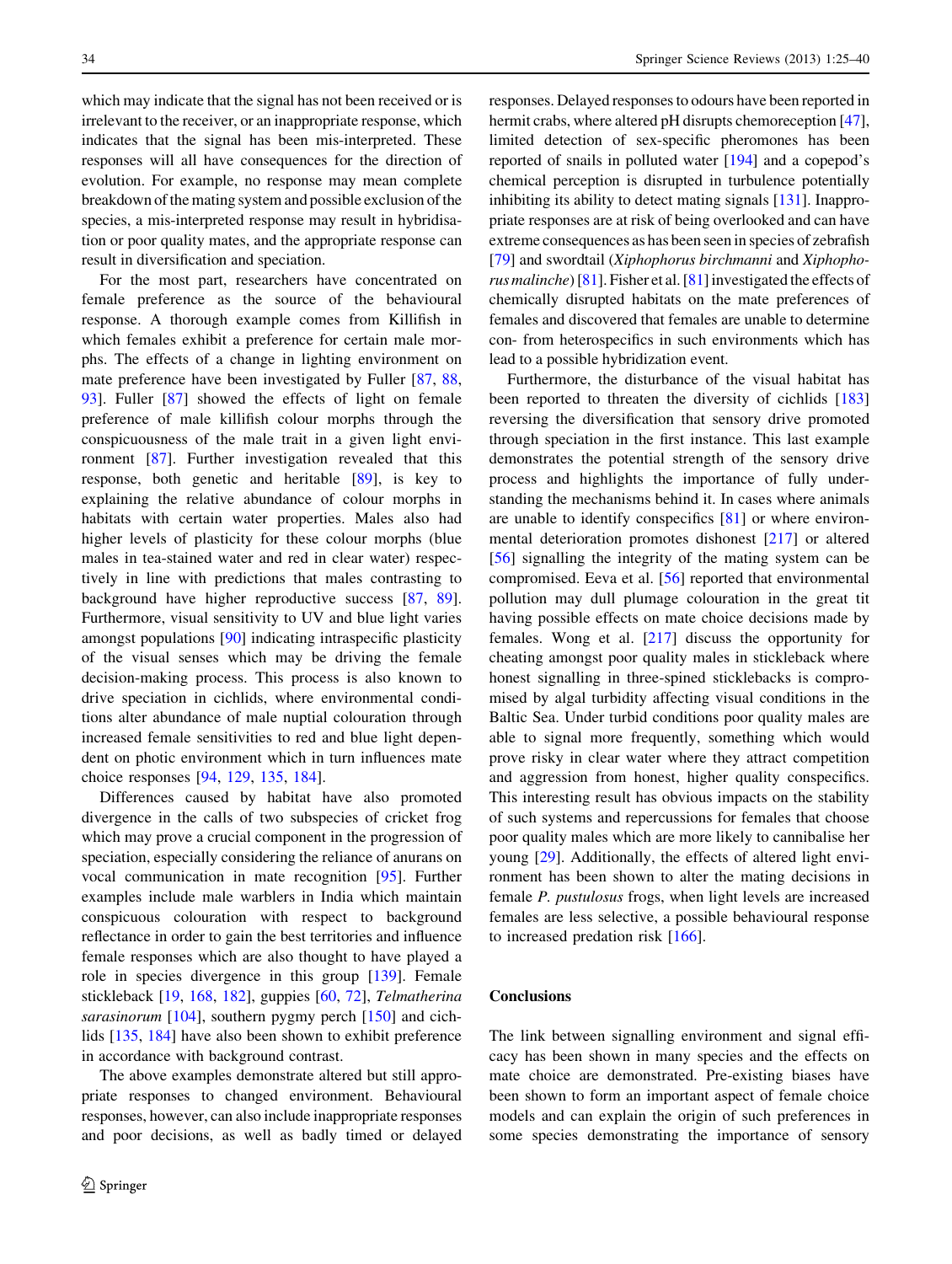<span id="page-10-0"></span>systems in shaping mating signals. The environment plays an important part in shaping the evolution of many mating signals and mating signal evolution is reliant on the coupling of sensory systems to their environment. Further considerations involving the receiver must also be taken into account: a signal must be timed to coincide with receiver presence, it must be received and interpreted accurately by the receiver, the signal must not be easily intercepted by 'eavesdroppers', the signal should be plastic in order to cope with changing environments, and signal generation should not be too costly relative to its benefits to the sender. Males have been shown to adapt all aspects of sexual signalling from courtship behaviour [[32,](#page-11-0) [73](#page-12-0), [98,](#page-13-0) [130\]](#page-13-0) to colouration [[87,](#page-12-0) [93](#page-12-0)] and even morphology [\[5](#page-11-0)] in order to gain female attention in changing environments and these are often within the constraints of predation pressure and mate competition [\[59](#page-12-0)]. Used in combination the structural properties of a habitat, climate and disturbance can be used to predict not only the optimal method of communication but also the potential selective pressures acting on communication and mating strategies. These predictions may be important in understanding the longterm effects of changing environments on the persistence of a species in a habitat and impacts on mate detection and choice.

Animals can adapt to environmental change in several ways, but the three critical signalling factors, the signal itself, the sensory system and the receiver response, must co-evolve in order to maintain the accuracy of the signal. Alteration of signal efficacy by the environment has been shown to have a range of effects on animal mating systems. A shift in light environment influences male colour pattern and the relative abundance of morphs [\[87](#page-12-0)], algal turbulence has been shown to alter behavioural mating strategies [[217\]](#page-15-0), sensory drive has been shown to lead to speciation [[135\]](#page-13-0) and background noise can limit the persistence of a species in a given habitat [[85,](#page-12-0) [118](#page-13-0)]. Although many species have shown changes in response to variable environments in the long-term, rapidly changing environments may pose a threat to animals unable to adapt or evolve quickly enough to catch up. It is therefore important to understand not only the effects of environment but also the mechanisms by which species are able to cope with such stressors and potential effects on the direction of selection. In order to do this each step in the signalling process must be identified and investigated separately, starting with the initial decision to emit a signal.

The initial stage in the signalling process is the decision to create a signal and, as important as it is, it seems that this initial decision and the mechanisms behind it have been somewhat neglected in literature and need to be addressed. How the emitter interprets the surrounding environment has been shown to influence signalling behaviour, however the cues that initiate this process are largely unknown. Do sensory systems detect this change and if so is this through comparative processes, direct detection, thresholds, experience and learning, or do they use the response of the receiver to adjust their own behaviour? Such answers are important in helping us determine the likely impacts of environmental change on different species. A good starting point is the investigation into how the signal emitter interprets their environment rather than how the receivers sensory system interprets the signal.

Other areas that are in need of attention include the timeframes required for plasticity to restore signal efficacy in times of environmental change and the importance of learning in such processes. A related unknown is how rapidly populations can evolve to match new and changing environments. Phenotypic and evolutionary plasticity are particularly important given present times of rapid change, be it habitat destruction, climate change or pollution. Although physiology and/or evolutionary plasticity may allow adaptation in the longer term, learning (including experience, copying and imprinting) may bridge the gap between the initiation and completion of such changes depending on timeframes. And although sensory bias has been shown in a number of taxa, learning has yet to be ruled out as a driver.

Many aspects of sensory drive have been reported in different species and we have evidence suggesting that sensory functions do indeed play a crucial part in directing selection of signals. The evolutionary and phenotypic plasticity of male trait, female preference, and sensory systems have been shown independently and their link to environmental conditions proven. In order to take research one step forward the full process of sensory drive must be demonstrated and the co-evolution of the three critical signalling factors studied together. Although a daunting task, long-term artificial selection studies will be an effective way of demonstrating the process, piecing together the mechanics of sensory drive as a whole.

Acknowledgments I would like to thank John Endler and two anonymous reviewers for their valuable comments on this manuscript.

## References

- 1. Alberts AC (1992) Constraints on the design of chemical communication systems in terrestrial vertebrates. Am Nat 139:S62– S89
- 2. Allison WT, Haimberger TJ, Hawryshyn CW, Temple SE (2004) Visual pigment composition in zebrafish: evidence for a rhodopsin–porphyropsin interchange system. Vis Neurosci 21:945–952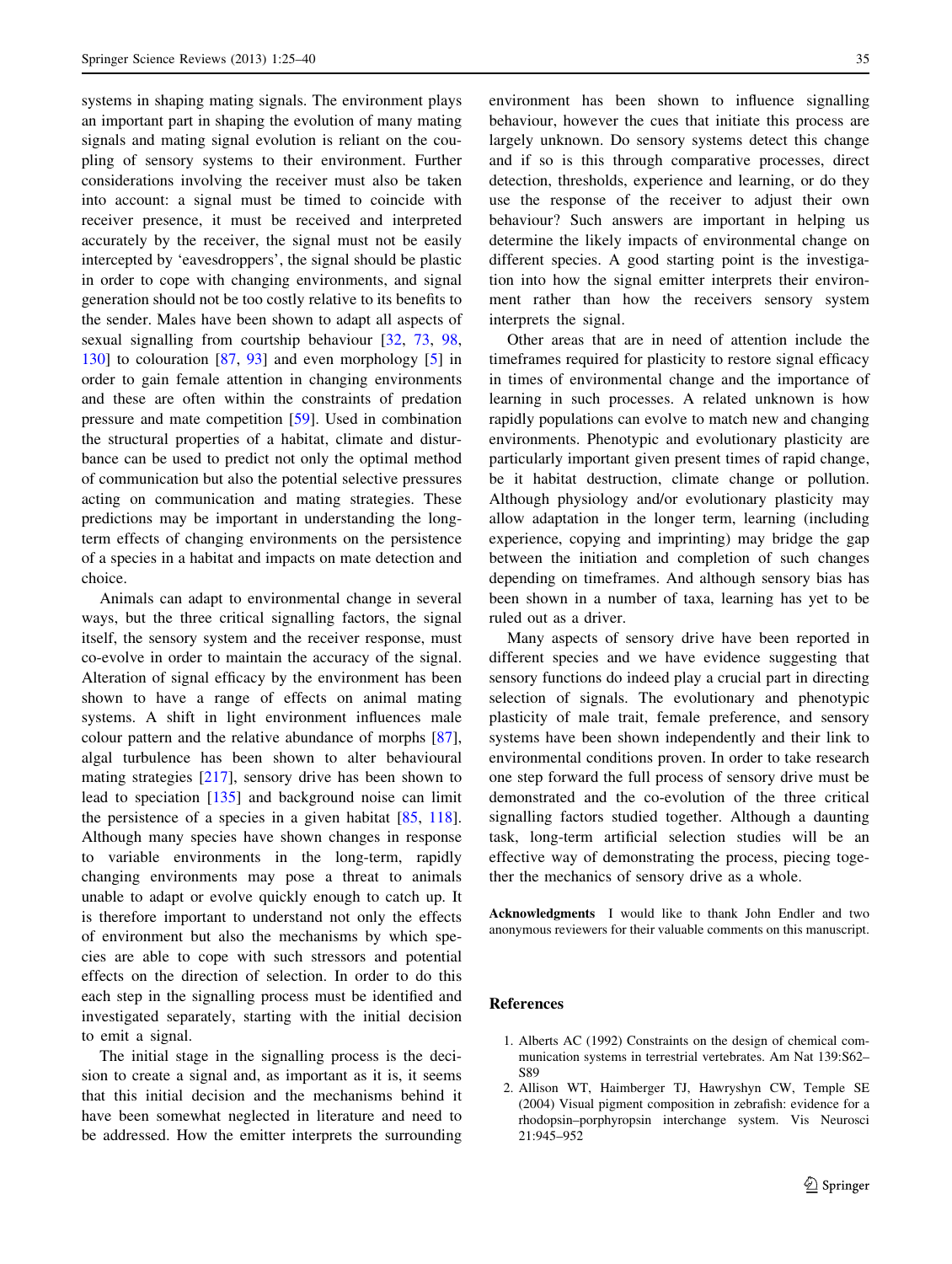- <span id="page-11-0"></span>3. Archer SN, Endler JA, Lythgoe JN, Partridge JC (1987) Visual pigment polymorphism in the guppy Poecilia-reticulata. Vision Res 27:1243–1252
- 4. Arlettaz R, Jones G, Racey PA (2001) Effects of acoustic clutter on prey detection in bats. Nature 414:742–745
- 5. Arnqvist G, Kolm N (2010) Population differentiation in the swordtail characin (Corynopoma riisei): a role for sensory drive? J Evol Biol 23:1907–1918
- 6. Baatrup E, Junge M (2001) Antiandrogenic pesticides disrupt sexual characteristics in the adult male guppy (Poecilia reticulata). Environ Health Perspect 109:1063–1070
- 7. Badyaev AV, Ghalambor CK (2001) Evolution of life histories along elevational gradients: trade-off between parental care and fecundity in birds. Ecology 82:2948–2960
- 8. Basolo AL (1990) Female preference predates the evolution of the sword in swordtail fish. Science 250:808–810
- 9. Basolo AL (1995) Phylogenetic evidence for the role of a preexisting bias in sexual selection. Proc R Soc B 259:307–311
- 10. Beatty DD (1984) Visual pigments and the labile scotopic visual system of fish. Vision Res 24:1563–1573
- 11. Bee MA, Swanson EM (2007) Auditory masking of anuran advertisement calls by road traffic noise. Anim Behav 74:1765–1776
- 12. Bennet ATD, Cuthill IC, Norris KJ (1994) Sexual selection and the mismeasure of color. Am Nat 144:848–860
- 13. Bennett ATD, Cuthill IC, Partridge JC, Maier E (1996) Ultraviolet vision and mate choice in zebra finches. Nature 380:433–435
- 14. Bertram SM, Thompson IR, Auguste B, Dawson JW, Darveau C-A (2011) Variation in cricket acoustic mate attraction signalling explained by body morphology and metabolic differences. Anim Behav 82:1255–1261
- 15. Beyers DW, Farmer MS (2001) Effects of copper on olfaction of Colorado pikeminnow. Environ Toxicol Chem 20:907–912
- 16. Boeckle M, Preininger D, Hödl W (2009) Communication in noisy environments: acoustic signals of Staurois latopalmatus Boulenger 1887. Herpetologica 65:154–165
- 17. Borgia G, Keagy J (2006) An inverse relationship between decoration and food colour preferences in satin bowerbirds does not support the sensory drive hypothesis. Anim Behav 72:1125–1133
- 18. Bossert WH, Wilson EO (1963) The analysis of olfactory communication among animals. J Theor Biol 5:433–469
- 19. Boughman JW (2001) Divergent sexual selection enhances reproductive isolation in sticklebacks. Nature 411:944–948
- 20. Boughman JW (2002) How sensory drive can promote speciation. Trends Ecol Evol 17:571–577
- 21. Bowmaker JK (1995) The visual pigments of fish. Prog Retin Eye Res 15:225–240
- 22. Bradbury JW, Vehrenkamp SL (2011) Principles of animal communication, 2nd edn. Sunderland, Sinauer
- 23. Bremond J-C (1978) Acoustic competition between the song of the wren (*Troglodytes troglodytes*) and the songs of other species. Behaviour 65:89–97
- 24. Brodie ED (1992) Correlational selection for color pattern and antipredator behavior in the garter snake Thamnophis-ordinoides. Evolution 46:1284–1298
- 25. Bro-Jørgensen J (2010) Dynamics of multiple signalling systems: animal communication in a world in flux. Trends Ecol Evol 25:292–300
- 26. Brumm H (2004) The impact of environmental noise on song amplitude in a territorial bird. J Anim Ecol 73:434–440
- 27. Brumm H, Voss K, Kollmer I, Todt D (2003) Acoustic communication in noise: regulation of call characteristics in a New World monkey. J Exp Biol 207:443–448
- 28. Bullock TH, Hamstra RH Jr, Scheich H (1972) The jamming avoidance response of high frequency electric fish. J Comp Physiol 77:1–22
- 29. Candolin U (2000) Increased signalling effort when survival prospects decrease: male–male competition ensures honesty. Anim Behav 60:417–422
- 30. Carleton KL, Parry JWL, Bowmaker JK, Hunt DM, Seehusen O (2005) Colour vision and speciation in Lake Victoria cichlids of the genus Pundamilia. Mol Ecol 14:4341–4353
- 31. Catania KC (2005) Evolution of sensory specializations in insectivores. Anat Rec A 287:1038–1050
- 32. Chapman BB, Morrell LJ, Krause J (2009) Plasticity in male courtship behaviour as a function of light intensity in guppies. Behav Ecol Sociobiol 63:1757–1763
- 33. Chapman BB, Morrell LJ, Tosh CR, Krause J (2010) Behavioural consequences of sensory plasticity in guppies. Proc R Soc B 277:1395–1401
- 34. Cheroske AG, Cronin TW, Caldwell RL (2003) Adaptive color vision in Pullosquilla litoralis (Stomatopoda, Lysiosquilloidea) associated with spectral and sensitivity changes in light environment. J Exp Biol 206:373–379
- 35. Cheroske AG, Barber PH, Cronin TW (2006) Evolutionary variation in the expression of phenotypically plastic color vision in Caribbean mantis shrimp genus Neogonodactylus. Mar Biol 150:213–220
- 36. Christy JH (1995) Mimicy, mate choice, and the sensory trap hypothesis. Am Nat 146:171–181
- 37. Christy JH, Backwell PRY, Goshima S, Kreutal T (2002) Sexual selection for structure building by courting male fiddler crabs: an experimental study of behavioural mechanisms. Behav Ecol 13:366–374
- 38. Christy JH, Baum JK, Backwell PRY (2003) Attractiveness of sand hoods built by courting male fiddler crabs, Uca musica: test of a sensory trap hypothesis. Anim Behav 66:89–94
- 39. Clark DL (2011) Spectral reflectance and communication in the wolf spider, Schizocosa ocreata (Hentz): simultaneous crypsis and background contrast in visual signals. Behav Ecol Sociobiol 65:1237–1247
- 40. Cogălniceanu D (1994) The relative importance of vision and olfaction in mate recognition in male newts (genus Triturus). Herpetologica 50:344–349
- 41. Cronin TW, Caldwell RL (2002) Tuning of photoreceptor function in three mantis shrimp species that inhabit a range of depths. II. Filter pigments. J Comp Physiol A 188:187–197
- 42. Cronin TW, Caldwell RL, Marshall J (2001) Sensory adaptation: tunable colour vision in the mantis shrimp. Nature 411:547–548
- 43. Cummings ME, Rosenthal GG, Ryan MJ (2003) A private ultraviolet channel in visual communication. Proc R Soc B 270:897–904
- 44. Curtis CC, Stoddard PK (2003) Mate preference in female electric fish, Barchyhypopmus pinnicaudatus. Anim Behav 66:329–336
- 45. Daniel JC, Blumstein DT (1998) A test of the acoustic adaptation hypothesis in four species of marmots. Anim Behav 56:1517–1528
- 46. David CT, Kennedy JS, Ludlow AR, Perry JN, Wall C (1982) A reappraisal of insect flight towards a distant point source of wind-borne odor. J Chem Ecol 8:1207–1215
- 47. de la Haye KL, Spice JI, Widdicombe S, Briffa M (2012) Reduced pH sea water disrupts chemo-responsive behaviour in an intertidal crustacean. J Exp Mar Biol Ecol 31:134–140
- 48. de la Torre S, Snowdon CT (2002) Environmental correlates of vocal communication of wild pygmy marmosets, Cebuella pygmaea. Anim Behav 63:847–856
- 49. De Serrano AR, Weadick CJ, Price AC, Rodd FH (2012) Seeing orange: prawns tap into a pre-existing sensory bias of the Trinidadian guppy. Proc R Soc B 270:3321–3328
- 50. Denny MW (1993) Air and water: the biology and physics of life's media. Princeton University Press, Princeton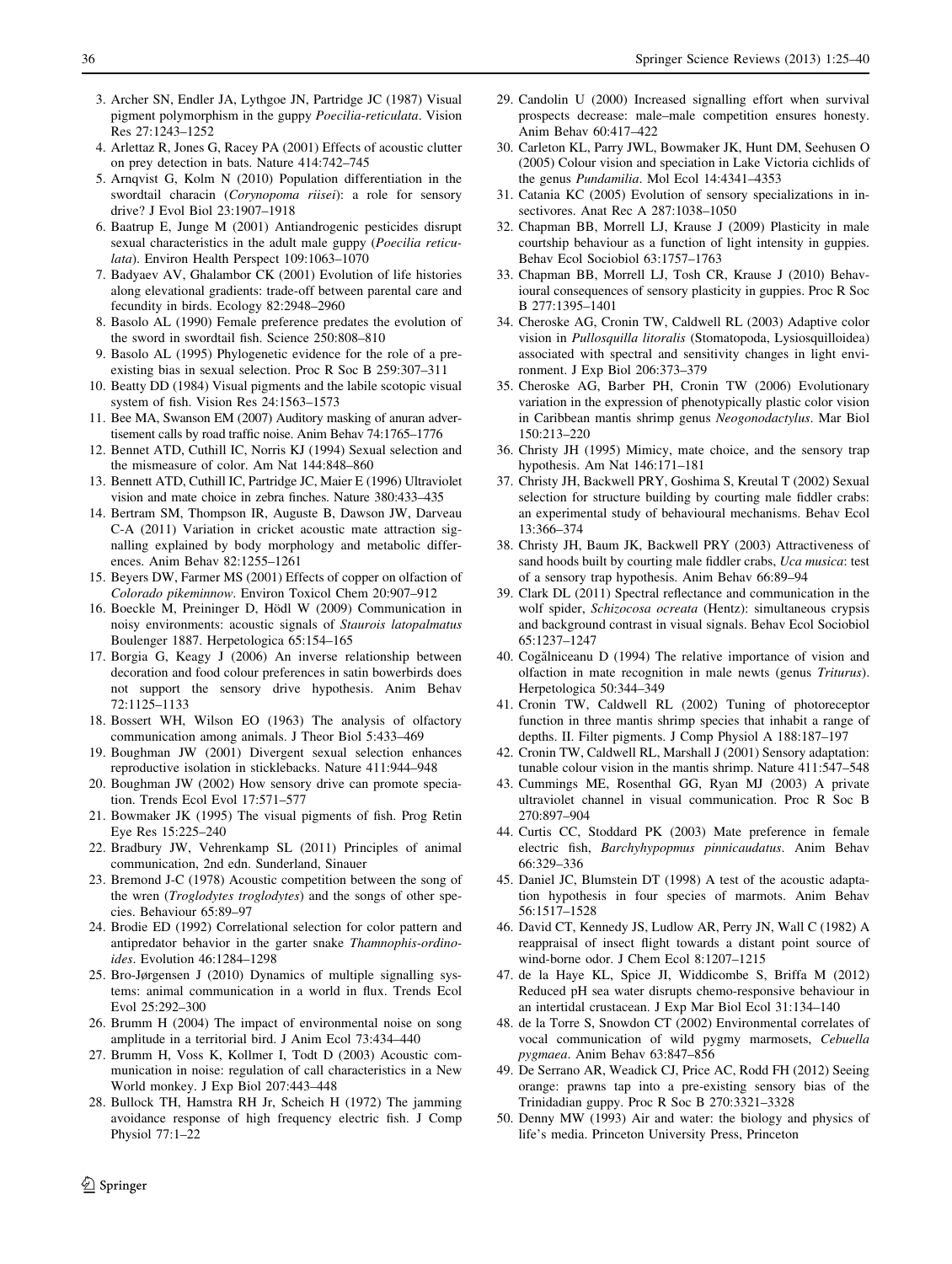- <span id="page-12-0"></span>51. Denoël M, Doellen J (2010) Displaying in the dark: lightdependent alternative mating tactics in the Alpine newt. Behav Ecol Sociobiol 64:1171–1177
- 52. Derryberry EP (2009) Ecology shapes birdsong evolution: variation in morphology and habitat explains variation in whitecrowned sparrow song. Am Nat 174:24–33
- 53. Dingle C, Halfwert W, Slabbekoorn H (2008) Habitat-dependent song divergence at subspecies level in the grey-breasted woodwren. J Evol Biol 21:1079–1089
- 54. Doherty JA (1985) Temperature coupling and 'trade-off' phenomena in the acoustic communication system of the cricket, Gryllus bimaculatus De Geer (Gryllidae). J Exp Biol 114:17–35
- 55. Doucet SM, Montgomerie R (2003) Bower location and orientation in Satin Bowerbirds: optimising the conspicuousness of male display? Emu 103:105–109
- 56. Eeva T, Lehikoinen E, Rönkä M (1998) Air pollution fades the plumage of the Great Tit. Funct Ecol 12:607–612
- 57. Eklöf JA, Svensson M, Rydell J (2002) Northern bats, Eptesicus nilssonii use vision but not flutter-detection when searching for prey in clutter. Oikos 99:347–351
- 58. Elkinton JS, Schal CS, Cardé RT (1987) Pheromone puff trajectory and the upwind flight of male gypsy moths in a forest. Physiol Entomol 12:399–406
- 59. Endler JA (1980) Natural selection on color patterns in Poecilia reticulata. Evolution 34:76–91
- 60. Endler JA (1983) Natural and sexual selection on color patterns in Poeciliid fishes. Evol Biol Fishes 9:173–190
- 61. Endler JA (1987) Predation, light intensity and courtship behaviour in Poecilia reticulata. Anim Behav 35:1376–1385
- 62. Endler JA (1990) On the measurement and classification of color in studies of animal colour patterns. Biol J Linn Soc Lond 41:315–352
- 63. Endler JA (1991) Variation in the appearance of guppy color patterns to guppies and their predators under different visual conditions. Vision Res 31:587–608
- 64. Endler JA (1992) Signals, signal conditions, and the direction of evolution. Am Nat 139:125–153
- 65. Endler JA (1993) The color of light in forests and its implications. Ecol Monogr 63:1–27
- 66. Endler JA (1993) Some general-comments on the evolution and design of animal communication-systems. Philos Trans R Soc B 340:215–225
- 67. Endler JA (1995) Multiple-trait coevolution and environmental gradients in guppies. Trends Ecol Evol 10:22–29
- 68. Endler JA (1997) Light, behavior and conservation of forestdwelling organisms. In: Clemmons JR, Buchholz R (eds) Behavioral approaches to conservation in the wild. Cambridge University Press, Cambridge, pp 330–356
- 69. Endler JA (2000) Evolutionary implications of the interaction between animal signals and the environment. In: Espmark Y, Amundsen, Rosenqvist G (eds) Adaptive significance of signalling and signal design in animal communication. Proceedings of the fifth international Kongsvoll symposium, September 15–20, 1998. Tapir Publishers, Norway, pp 11–46
- 70. Endler JA, Basolo AL (1998) Sensory ecology, receiver biases and sexual selection. Trends Ecol Evol 13:415–420
- 71. Endler JA, Day BD (2006) Ornament colour selection, visual contrast and the shape of colour preference functions in great bowerbirds, Chlamydera nuchalis. Anim Behav 72:1405–1416
- 72. Endler JA, Houde AE (1995) Geographic-variation in female preferences for male traits in Poecilia reticulata. Evolution 49:456–468
- 73. Endler JA, Théry M (1996) Interacting effects of lek placement, display behavior, ambient light and color patterns in three neotropical forest-dwelling birds. Am Nat 148:421–452
- 74. Endler JA, Basolo AL, Glowacki S, Zerr J (2001) Variation in response to artificial selection for light sensitivity in guppies. Am Nat 158:36–48
- 75. Endler JA, Westcott DA, Madden JR, Robson T (2005) Animal visual systems and the evolution of color patterns: sensory processing illuminates signal evolution. Evolution 59:1795–1818
- 76. Evans MR, Norris K (1996) The importance of carotenoids in signaling during aggressive interactions between male firemouth cichlids (Cichlasoma meeki). Behav Ecol 7:1–6
- 77. Ey E, Fischer J (2009) The ''acoustic adaptation hypothesis''—a review of the evidence from birds, anurans and mammals. Bioacoustics 19:21–48
- 78. Ey E, Rahn C, Hammerschmidt K, Fischer J (2009) Wild female olive baboons adapt their grunt vocalizations to environmental conditions. Ethology 115:493–503
- 79. Fabian NJ, Albright LB, Gerlach G, Fisher HS, Rosenthal GG (2007) Humic acid interferes with species recognition in zebrafish (Danio rerio). J Chem Ecol 33:2090–2096
- 80. Fernandez AA, Morris MR (2007) Sexual selection and trichromatic color vision in primates: statistical support for the preexisting-bias hypothesis. Am Nat 170:10–20
- 81. Fisher HS, Wong BBM, Rosenthal GG (2006) Alteration of the chemical environment disrupts communication in a freshwater fish. Proc R Soc B 273:1187–1193
- 82. Fleishman LJ (1992) The influence of the sensory system and the environment on motion patterns in the visual displays of anoline lizards and other vertebrates. Am Nat 139:S36–S61
- 83. Forrest TG (1991) Power output and efficiency of sound production by crickets. Behav Ecol 2:327–338
- 84. Fox JE (2004) Chemical communication threatened by endocrinedisrupting chemicals. Environ Health Perspect 112:648–653
- 85. Francis CD, Ortega CP, Cruz A (2011) Vocal frequency change reflects different responses to anthropogenic noise in two suboscine tyrant flycatchers. Proc R Soc B 278:2025–2031
- 86. Frith CB, Frith DW (2004) The Bowerbirds: Ptilonorhynchidae. Oxford University Press, Oxford
- 87. Fuller RC (2002) Lighting environment predicts the relative abundance of male colour morphs in bluefin killifish (Lucania goodei) populations. Proc R Soc B 269:1457–1465
- 88. Fuller RC, Noa LA (2010) Female preferences, lighting environment, and a test of the sensory bias hypothesis in bluefin killifish. Anim Behav 80:23–35
- 89. Fuller RC, Travis J (2004) Genetics, lighting environment and heritable responses to lighting environment affect male colour morph expression in bluefin killifish, Lucania goodei. Evolution 58:1086–1098
- 90. Fuller RC, Fleishman J, Leal M, Travis J, Loew E (2003) Intraspecific variation in retinal cone distribution in the bluefin killifish, Lucania goodei. J Comp Physiol A 190:147–154
- 91. Fuller RC, Carleton KL, Fadool JM, Spady TC, Travis J (2005) Genetic and environmental variation in the visual properties of bluefin killifish, Lucania goodei. J Evol Biol 18:516–523
- 92. Fuller RA, Warren PH, Gaston KJ (2007) Daytime noise predicts nocturnal singing in urban robins. Biol Lett 3:368–370
- 93. Fuller RC, Noa LA, Strellner RS (2010) Teasing apart the many effects of lighting environment on opsin expression and foraging preference in bluefin killifish. Am Nat 176:1–13
- 94. Gamble S, Lindholm AK, Endler JA, Brooks R (2003) Environmental variation and the maintenance of polymorphism: the effect of ambient light spectrum on mating behaviour and sexual selection in guppies. Ecol Lett 6:463–472
- 95. Gerhardt HC, Huber F (2002) Acoustic communication in insects and anurans: common problems and diverse solutions. University of Chicago Press, Chicago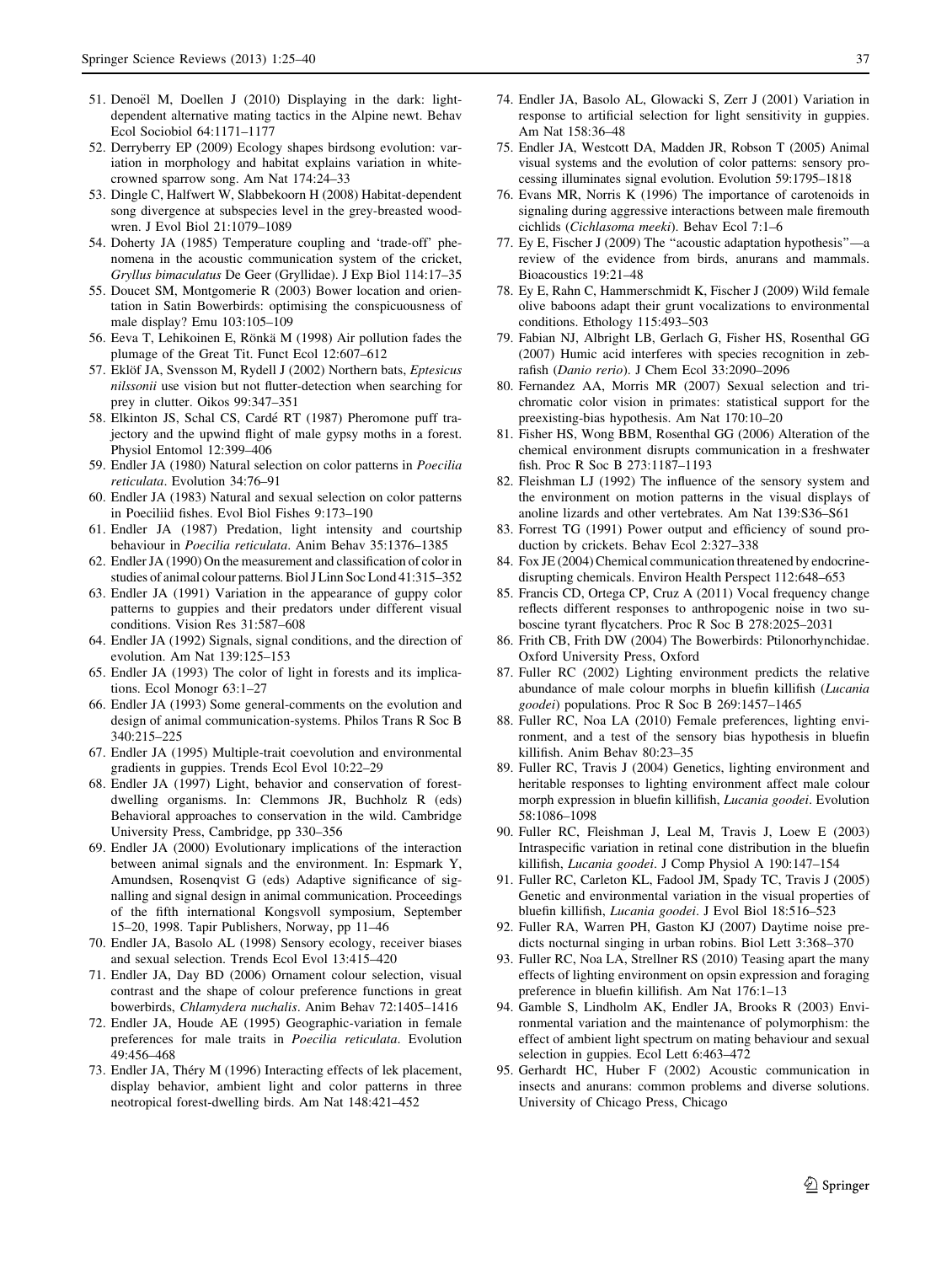- <span id="page-13-0"></span>96. Gerhardt HC, Klump GM (1988) Masking of acoustic signals by the chorus background noise in the green tree frog: a limitation on mate choice. Anim Behav 36:1247–1249
- 97. Gish SL, Morton ES (1981) Structural adaptations to local habitat acoustics in Carolina wren songs. Zeitschrift für Tierpsychologie 56:74–84
- 98. Godin JGJ (1995) Predation risk and alternative mating tactics in male Trinidadian guppies (Poecilia reticulata). Oecologia 103:224–229
- 99. Goller F, Suthers RA (1996) Role of syringeal muscles in controlling the phonology of bird song. J Neurophysiol 75:867–876
- 100. Gomez D, Théry M (2004) Influence of ambient light on the evolution of colour signals: comparative analysis of a Neotropical rainforest bird community. Ecol Lett 7:279–284
- 101. Goodwin TW (1984) The biochemistry of the carotenoids, vol 2. Chapman and Hall, London
- 102. Gordon SD, Uetz GW (2010) Multimodal communication of wolf spiders on different substrates: evidence for behavioural plasticity. Anim Behav 81:367–375
- 103. Grafe TU, Preininger D, Sztatecsny M, Kasah R, Dehling JM, Proksch S, Hödl W (2012) Multimodal communication in a noisy environment: a case study of the Bornean rock frog Staurois parvus. PLoS ONE 7:e37965
- 104. Gray SM, Dill LM, Tantu FY, Loew ER, Herder F, KcKinnon JS (2008) Environment-contingent sexual selection in a colour polymorphic fish. Proc R Soc B 275:1785–1791
- 105. Grether GF, Hudon J, Millie DF (1999) Carotenoid limitation of sexual coloration along an environmental gradient in guppies. Proc R Soc B 266:1317–1322
- 106. Grether GF, Kolluru GR, Rodd FH, Cerda J, Shimazaki K (2005) Carotenoid availability affects the development of a colour-based mate preference and the sensory bias to which it is genetically linked. Proc R Soc B 272:2181–2188
- 107. Gross MR, Suk HY, Robertson CT (2007) Courtship and genetic quality: asymmetric males show their best side. Proc R Soc B 1622:2115–2122
- 108. Halfwerk W, Holleman LJM, Lessells CM, Slabbekoorn H (2011) Negative impact of traffic noise on avian reproductive success. J Appl Ecol 48:210–219
- 109. Hart NS, Lisney TJ, Collin SP (2006) Cone photoreceptor oil droplet pigment is affected by ambient light intensity. J Exp Biol 209:4776–4787
- 110. Heinsohn R, Legge S, Endler JA (2005) Extreme reversed sexual dichromatism in a bird without sex role reversal. Science 309:617–619
- 111. Heuschele J, Candolin U (2007) An increase in pH boosts olfactory communication in sticklebacks. Biol Lett 3:411–413
- 112. Houde AE, Endler JA (1990) Correlated evolution of female mating preferences and male color patterns in the guppy Poecilia reticulata. Science 248:1405–1408
- 113. Husak JF, Macedonia JM, Fox SF, Sauceda RC (2006) Predation cost of conspicuous male coloration in collared lizards (Crotaphytus collaris): an experimental test using clay-covered model lizards. Ethology 112:572–580
- 114. Jensen KK, Klokker S (2006) Hearing sensitivity and critical ratios of hooded crows (Corvus corone cornix). J Acoust Soc Am 119:1269–1276
- 115. Johnson JB, Basolo AL (2003) Visual exposure to a natural predator changes female preference for conspicuous male ornaments in the green swordtail. Behav Ecol 14:19–62
- 116. Johnstone RA (1996) Multiple displays in animal communication: 'backup signals' and 'multiple messages'. Philos Trans R Soc Lond B 351:329–338
- 117. Kaczorowski RL, Leonard AS, Dornhaus A, Papaj DR (2012) Floral signal complexity as a possible adaptation to environmental

variability: a test using nectar-foraging bumblebees, Bombus impatiens. Anim Behav 83:905–913

- 118. Kaiser K, Scofield DG, Alloush M, Jones RM, Marczak S, Martineau K, Oliva MA (2011) When sounds collide: the effect of anthropogenic noise on a breeding assemblage of frogs in Belize, Central America. Behaviour 148:215–232
- 119. Kirschel ANG, Blumstein DT, Cohen RE, Buermann W, Smith TB, Slabbekoorn H (2009) Birdsong tuned to the environment: green hylia song varies with elevation, tree cover and noise. Behav Ecol 20:1089–1095
- 120. Kroger RHH, Campbell MCW, Fernald RD (2001) The development of the crystalline lens is sensitive to visual input in the African cichlid fish, Haplochromis burtoni. Vision Res 41:549–559
- 121. Krubitzer L, Kaas JH (2006) The evolution of the neocortex in mammals: how is phenotypic diversity generated? Curr Opin Neurobiol 15:444–453
- 122. Kulahci IG, Dornhaus A, Papaj DR (2008) Multimodal signals enhance decision making in foraging bumble-bees. Proc R Soc B 275:797–802
- 123. Lardner B, Mb Lakim (2002) Animal communication: tree-hole frogs exploit resonance effects. Nature 420:475
- 124. LeBas NR, Marshall NJ (2000) The role of colour in signalling and male choice in the agamid lizard Ctenophorus ornatus. Proc R Soc B 267:445–452
- 125. Leduc AOHC, Roh E, Brown GE (2009) Effects of acid rainfall on juvenile Atlantic salmon (Salmo salar) antipredator behaviour: loss of chemical alarm function and potential survival consequences during predation. Mar Freshw Res 60:1223–1230
- 126. Lengagne T, Aubin T, Jouventin P, Lauga J (1999) Acoustic communication in a king penguin colony: importance of bird location within the colony and of the body position of the listener. Polar Biol 21:262–268
- 127. Levine JSJ, MacNichol EF (1982) Color vision in fishes. Sci Am 246:140–149
- 128. Locatello L, Rasotto MB, Evans JP, Pilastro A (2006) Colourful male guppies produce faster and more viable sperm. J Evol Biol 19:1595–1602
- 129. Long KD, Houde AE (1989) Orange spots as a visual cue for female mate choice in the guppy (Poecilia reticulata). Ethology 82:316–324
- 130. Long KD, Rosenqvist G (1998) Changes in male guppy courting distance in response to a fluctuating light environment. Behav Ecol Sociobiol 44:77–83
- 131. Lonsdale DJ, Frey MA, Snell TW (1998) The role of chemical signals in copepod reproduction. J Mar Syst 15:1–12
- 132. Luther D (2008) The influence of the acoustic community on songs of birds in a Neotropical rain forest. Behav Ecol 20:864–871
- 133. Lythgoe JN (1979) The ecology of vision. Oxford University Press, London
- 134. Lythgoe JN, Partridge JC (1989) Visual pigments and the acquisition of visual information. J Exp Biol 146:1–20
- 135. Maan ME, Hofker KD, Van Alphen JJM, Seehausen O (2006) Sensory drive in cichlid speciation. Am Nat 167:947–954
- 136. MacDonald DW (1985) Social odours in mammals. Clarendon, Oxford
- 137. Maklakov AA, Simpson SS, Zajitschek F, Hall MD, Dessman J, Clissolg F, Raubenheimer D, Bonduriansky R, Brooks R (2008) Sex-specific fitness effects on nutrition intake on reproduction and lifespan. Curr Biol 18:1–5
- 138. Marchand D, NcNeil JN (2000) Effects of wind speed and atmospheric pressure on mate searching behavior in the aphid parasitoid Aphidius nigripes (Hymenoptera: Aphidiidae). J Insect Behav 13:19–187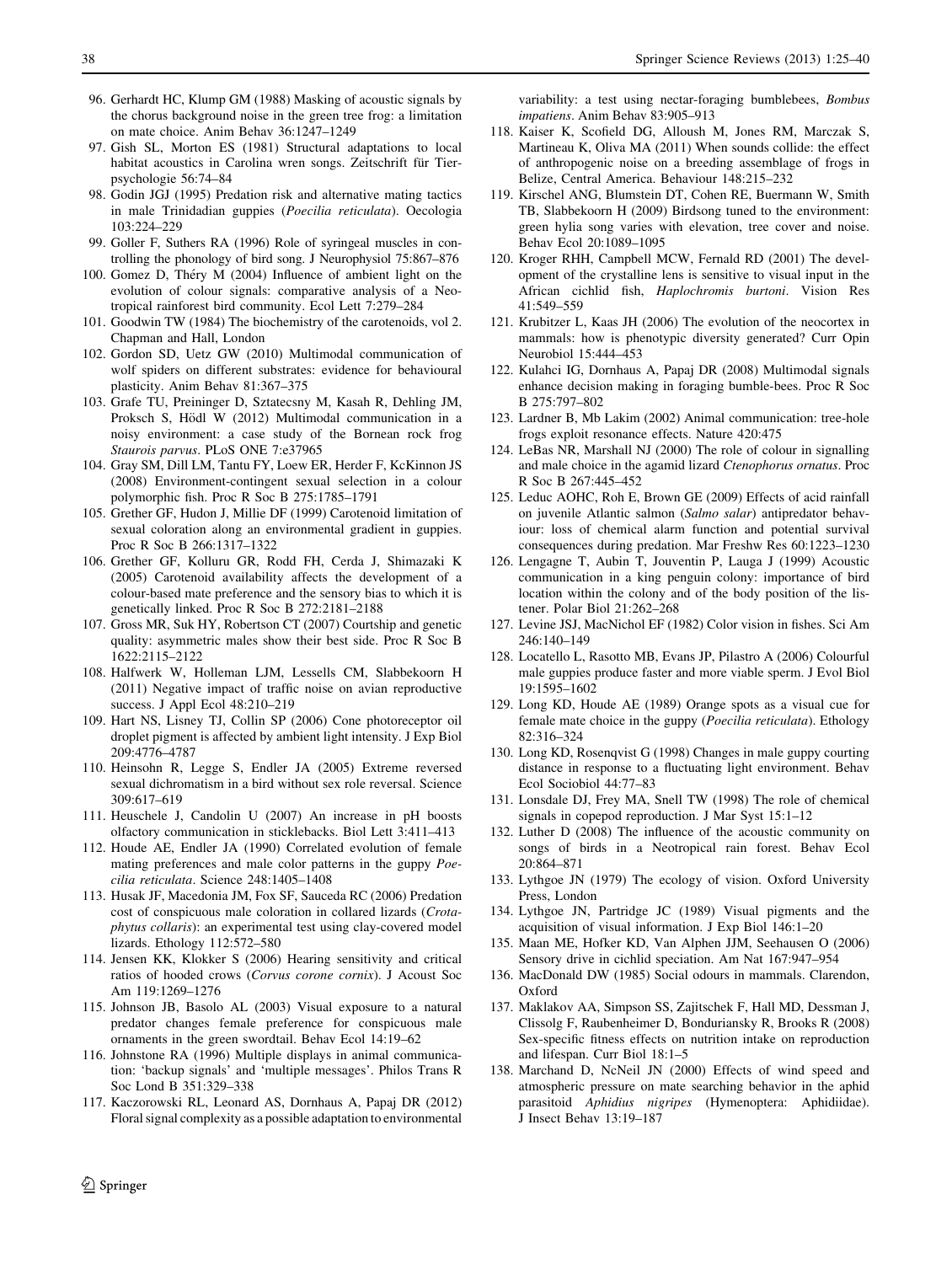- <span id="page-14-0"></span>139. Marchetti K (1993) Dark habitats and bright birds illustrate the role of the environment in species divergence. Nature 362:149–152
- 140. Marshall J (2000) Communication and camouflage with the same 'bright' colours in reef fishes. Philos Trans R Soc B 355:1243–1248
- 141. Martin WF (1971) Mechanics of vocalizations in the toad genus Bufo: passive elements. J Exp Zool 176:273–294
- 142. Martin J, Lopez P (2008) Female sensory bias may allow honest chemical signaling by male Iberian rock lizards. Behav Ecol Sociobiol 62:1927–1934
- 143. McDonough LM, Brown DF, Aller WC (1989) Insect sex pheromones: effect of temperature on evaporation rates of acetates from rubber septa. J Chem Ecol 15:779–790
- 144. McLennan DA (2003) The importance of olfactory signals in gasterosteid mating systems: sticklebacks go multimodal. Biol J Linn Soc Lond 80:555–572
- 145. McNett GD, Luan LH, Cocroft RB (2010) Wind-induced noise alters signaler and receiver behavior in vibrational communication. Behav Ecol Sociobiol 64:2043–2051
- 146. Miller PJO, Biassoni N, Samuels A, Tyack PL (2000) Whale songs lengthen in response to sonar. Nature 405:309
- 147. Mitani JC, Stuht J (1998) The evolution of nonhuman primate loud calls: acoustic adaptation for long-distance transmission. Primates 39:171–182
- 148. Moore P, Crimaldi J (2004) Odor landscapes and animal behavior: tracking odor plumes in different physical worlds. J Mar Syst 49:55–64
- 149. Moore PA, Grills JL, Schneider RWS (2000) Habitat-specific signal structure for olfaction: an example from artificial streams. J Chem Ecol 26:565–584
- 150. Morrongiello JR, Bond NR, Crook DA, Wong BBM (2010) Nuptial coloration varies with ambient light environment in a freshwater fish. J Evol Biol 23:2718–2725
- 151. Morton ES (1975) Ecological sources of selection on avian sounds. Am Nat 109:17–34
- 152. Müller-Schwarze D, Quay WB, Brundin A (1977) The caudal gland in reindeer (Rangifer tarandus L.): its behavioral role, histology, and chemistry. J Chem Ecol 5:483–517
- 153. Munoz NE, Blumstein DT (2012) Multisensory perception in uncertain environments. Behav Ecol 23:457–462
- 154. Nemeth E, Brumm H (2010) Birds and anthropogenic noise: are urban songs adaptive? Am Nat 4:465–475
- 155. Nemeth E, Winkler H, Dabelsteen T (2001) Differential degradation of antbird songs in a Neotropical rainforest: adaption to perch height. J Acoust Soc Am 110:3263–3274
- 156. Niven JE, Laughlin SB (2008) Energy limitation as a selective pressure on the evolution of sensory systems. J Exp Biol 211:1792–1804
- 157. Niven JE, Anderson JC, Laughlin SB (2007) Fly photoreceptors demonstrate energy-information trade-offs in neural coding. PLoS Biol 5:e116
- 158. O'Loghlen AL, Rothstein SI (2010) Multimodal signalling in a songbird: male audiovisual displays vary significantly by social context in brown-headed cowbirds. Anim Behav 79:1285–1292
- 159. Olsén HK (2011) Effects of pollutants on olfactory mediated behaviors in fish and crustaceans. Chem Commun Crustac 5:507–529
- 160. Ord TJ, Peters RA, Clucas B, Stamps JA (2007) Lizards speed up visual displays in noisy motion habitats. Proc R Soc B 274:1057–1062
- 161. Peters RA, Evans CS (2003) Design of the Jacky dragon visual display: signal and noise characteristics in a complex moving environment. J Comp Physiol A 189:447–459
- 162. Peters RA, Hemmi JM, Zeli J (2007) Signaling against the wind: modifying motion-signal structure in response to increased noise. Curr Biol 17:1231–1234
- 163. Proctor HC (1991) Courtship in the water mite Neumania papillator: males capitalize on female adaptations for predation. Anim Behav 42:589–598
- 164. Proctor HC (1992) Sensory exploitation and the evolution of male mating behaviour: a cladistic test using water mites (Acari: Parasitengona). Anim Behav 44:745–752
- 165. Pruett-Jones SG, Pruett-Jones MA (1990) Sexual selection through female choice in Lawes' parotia, a lek-mating bird of paradise. Evolution 44:486–501
- 166. Rand AS, Bridarolli ME, Dries L, Ryan MJ (1997) Light levels influence female choice in Tungara frogs: predation risk assessment? Copeia 1997:447–450
- 167. Regnier FE, Goodwin M (1977) On thechemical and environmental modulation of pheromone release from vertebrate scent marks. In: Chemical signals in vertebrates, vol 1. Plenum, New York
- 168. Reimchen TE (1989) Loss of nuptial color in threespine sticklebacks (Gasterosteus aculeatus). Evolution 43:450–460
- 169. Rice WR (1982) Acoustical location of prey by the marsh hawk: adaptation to concealed prey. Auk 99:403–413
- 170. Rice AN, Land BR, Bass AH (2011) Nonlinear acoustic complexity in a fish 'two-voice' system. Proc R Soc B 278:3762–3768
- 171. Rick IP, Modarressie R, Bakker TCM (2006) UV wavelengths affect female mate choice in three-spined sticklebacks. Anim Behav 71:307–313
- 172. Riesch R, Deecke VB (2011) Whistle communication in mammal-eating killer whales (Orcinus orca): further evidence for acoustic divergence between ecotypes. Behav Ecol Sociobiol 65:1377–1387
- 173. Rodd FH, Hughes KA, Grether GF, Baril CT (2002) A possible non-sexual origin of mate preference: are male guppies mimicking fruit? Proc R Soc B 269:475–481
- 174. Ryan MJ (1985) Energetic efficiency of vocalizations of the frog Physalaemus pustulosus. J Exp Biol 116:47–52
- 175. Ryan MJ (1990) Sexual selection, sensory systems and sensory exploitation. Oxf Surv Evol Biol 7:157–195
- 176. Ryan MJ, Rand AS (1990) The sensory basis of sexual selection for complex calls in the tungara frog, Physalaemus pustulosus (sexual selection for sensory exploitation). Evolution 44:305–314
- 177. Ryan MJ, Rand AS (1993) Sexual selection and signal evolution: the ghost of biases past. Philos Trans Biol Sci 340:187–195
- 178. Ryan MJ, Cocroft RB, Wilcynski W (1990) The role of environmental selection in the intraspecific divergence of mate recognition signals in the cricket frog, Acris crepitans. Evolution 44:1869–1872
- 179. Schartau JM, Sjogreen B, Gagnon YL, Kroger RHH (2009) Optical plasticity in the crystalline lenses of the cichlid fish Aequidens pulcher. Curr Biol 19:122–126
- 180. Schaub A, Ostwald J, Siemers BM (2008) Foraging bats avoid noise. J Exp Biol 211:3174–3180
- 181. Schmidt AKD, Römer H (2011) Solutions to the cocktail party problem in insects: selective filters, spatial release from masking and gain control in tropical crickets. PLoS ONE 6:e28593
- 182. Scott RJ (2001) Sensory drive and nuptial colour loss in the three-spined stickleback. J Fish Biol 59:1520–1528
- 183. Seehausen O, van Alphen JJM, Witte F (1997) Cichlid fish diversity threatened by eutrophication that curbs sexual selection. Science 277:1808–1811
- 184. Seehausen O, Terai Y, Magalhaes IS, Carleton KJ, Mrosso HDJ, Miyagi R, Sluijs I, Schneider MV, Mann ME, Tachida H, Imai H, Okada N (2008) Speciation through sensory drive in cichlid fish. Nature 455:620–626
- 185. Shand J, Partridge SN, Archer SN, Potts WG, Lythgoe JN (1988) Spectral absorbance changes in the violet/blue sensitive cones of the juvenile pollack, Pollachius pollachius. J Comp Physiol A 163:699–703